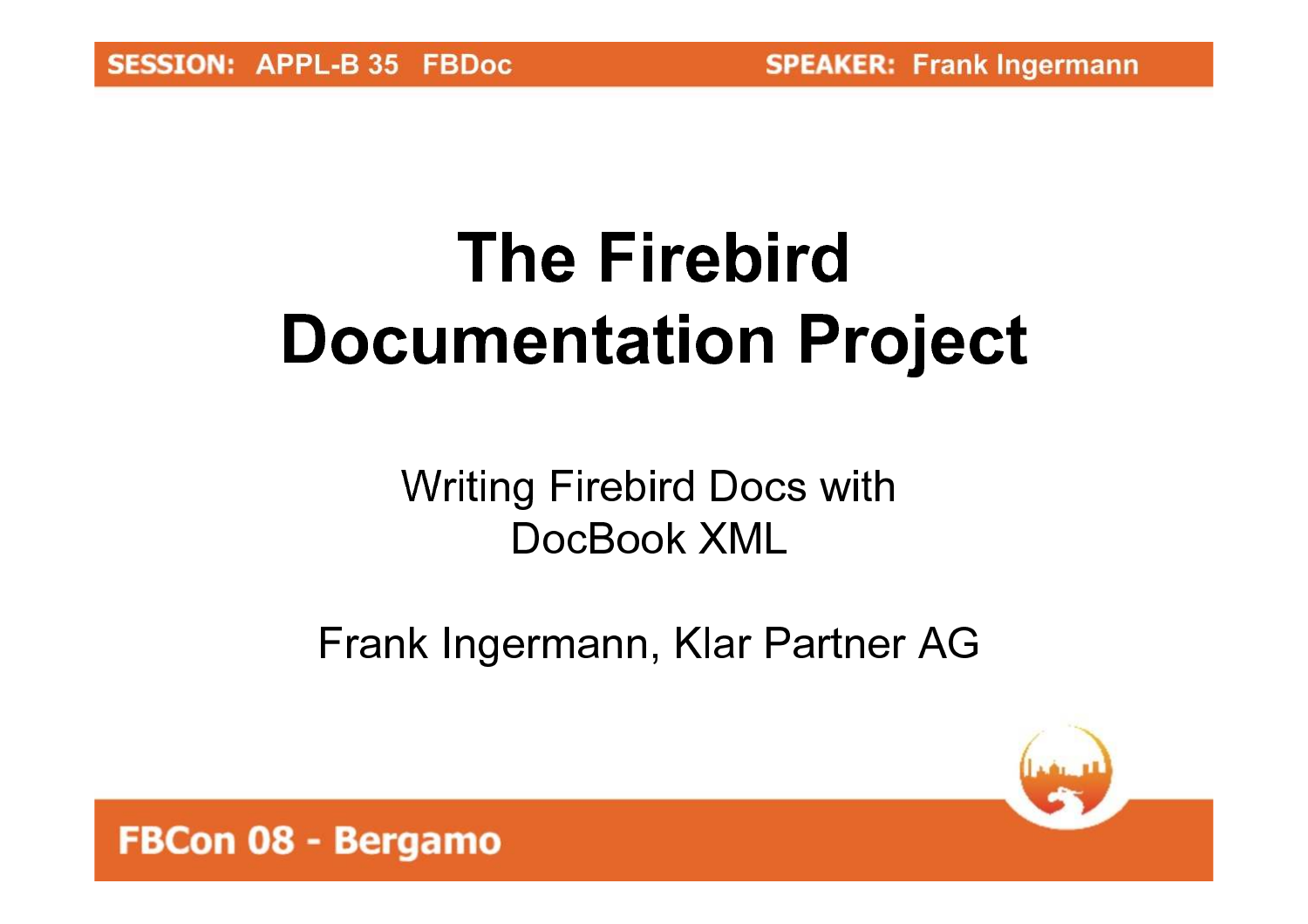## **Session Overview**

### Part 1

- Who, Where, What
- What we have so far
- What is needed

### Part 2

• How to write docs

A hands-on introduction to DocBook XML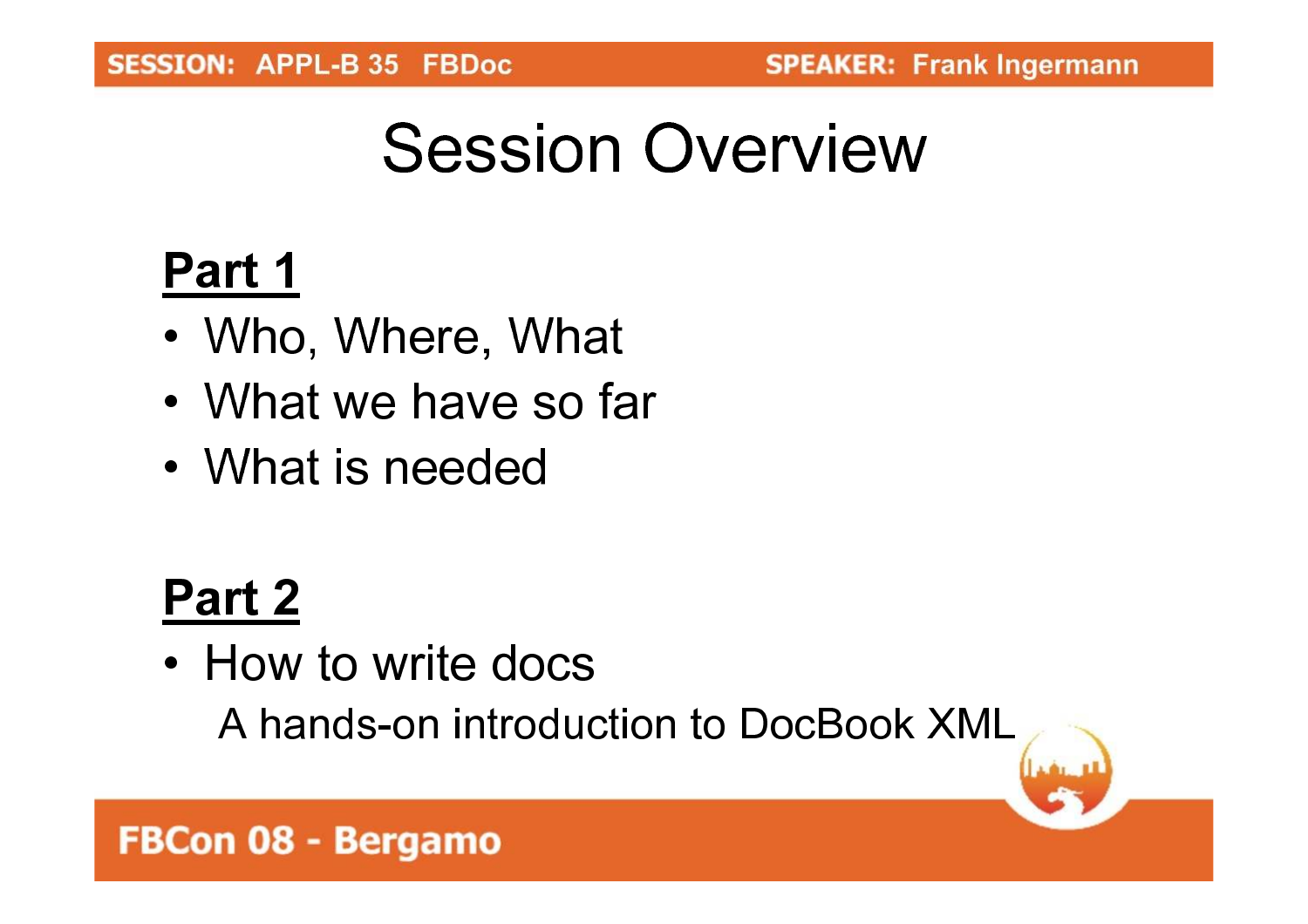## Who, Where and What

### • Paul Vinkenoog:

Project Coordinator, DocBook wizard, proof reader, copyright watchdog, "heart and soul" of the Documentation Project

#### • Helen Borrie #

Compilation and maintainance of Release Notes, mailing list admin, thousands of bits and pieces…

### • Norman Dunbar:

Reference manuals for command line tools

### • Various others:

Articles, papers, translations into various languages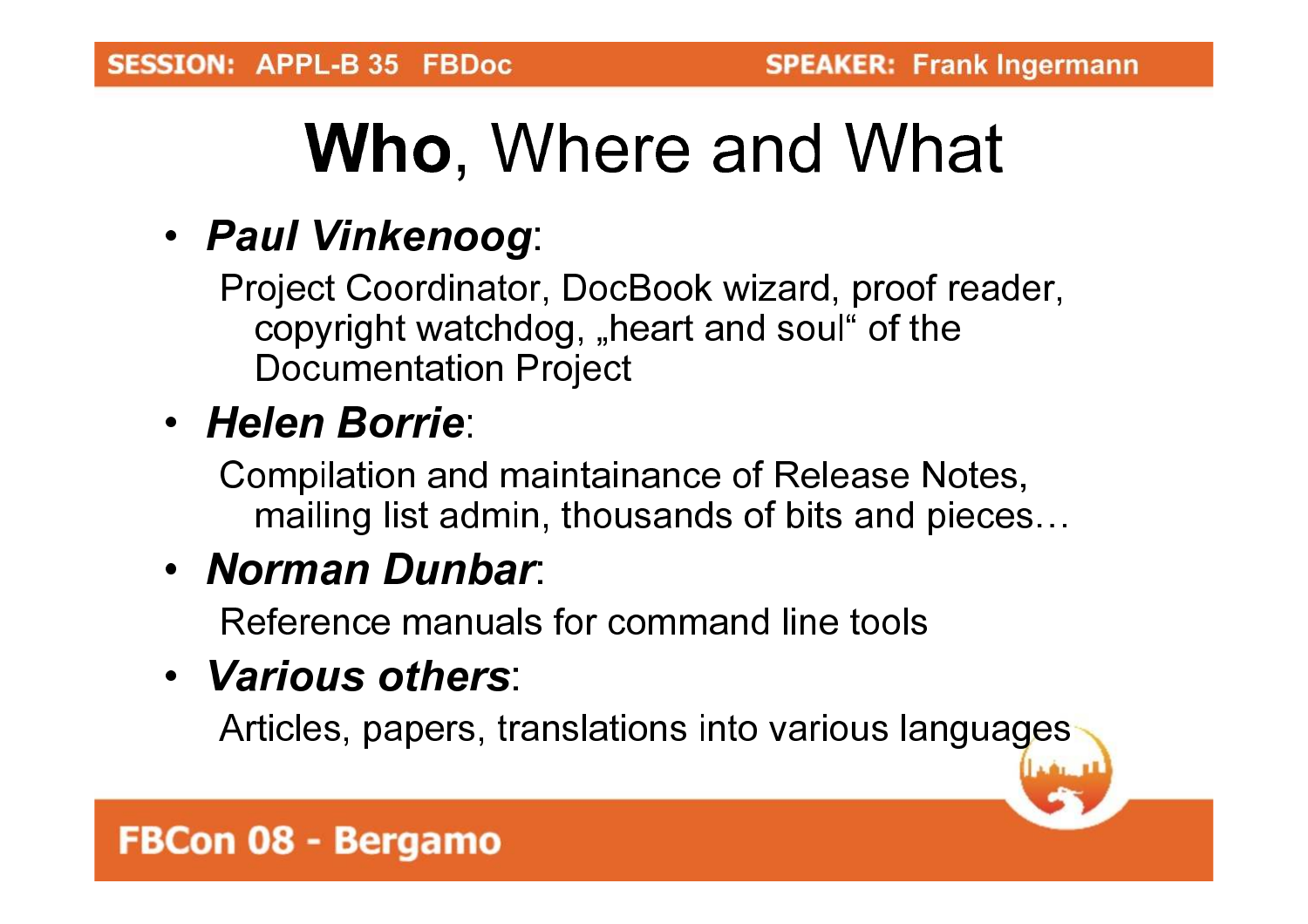# Who, **Where** and What

• Mailing list:

firebird-docs@lists.sourceforge.net

- CVS access (doc sources): firebird.cvs.sourceforge.net (*manual* module)
- Online access (finished docs): http://www.firebirdsql.org/index.php?op=doc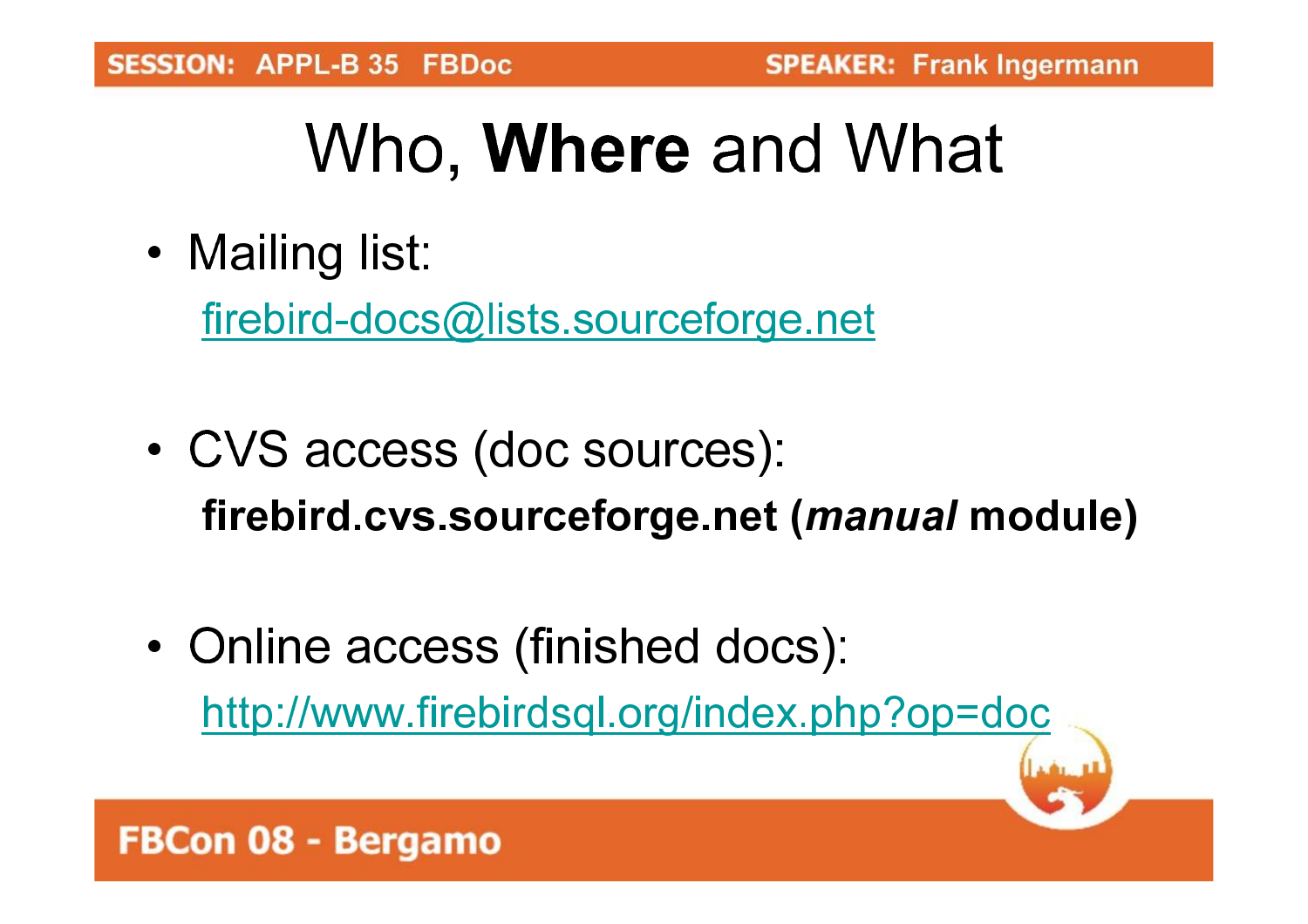# Who, Where and **What**

### • The vision:

A complete, comprehensible, up-to-date set of documentation for Firebird

### • Complete:

You should find everything in the docs

### • Comprehensible:

It should be easy to understand

• Up-to-date:

All Fb versions should be covered (2.0)  $+$  up)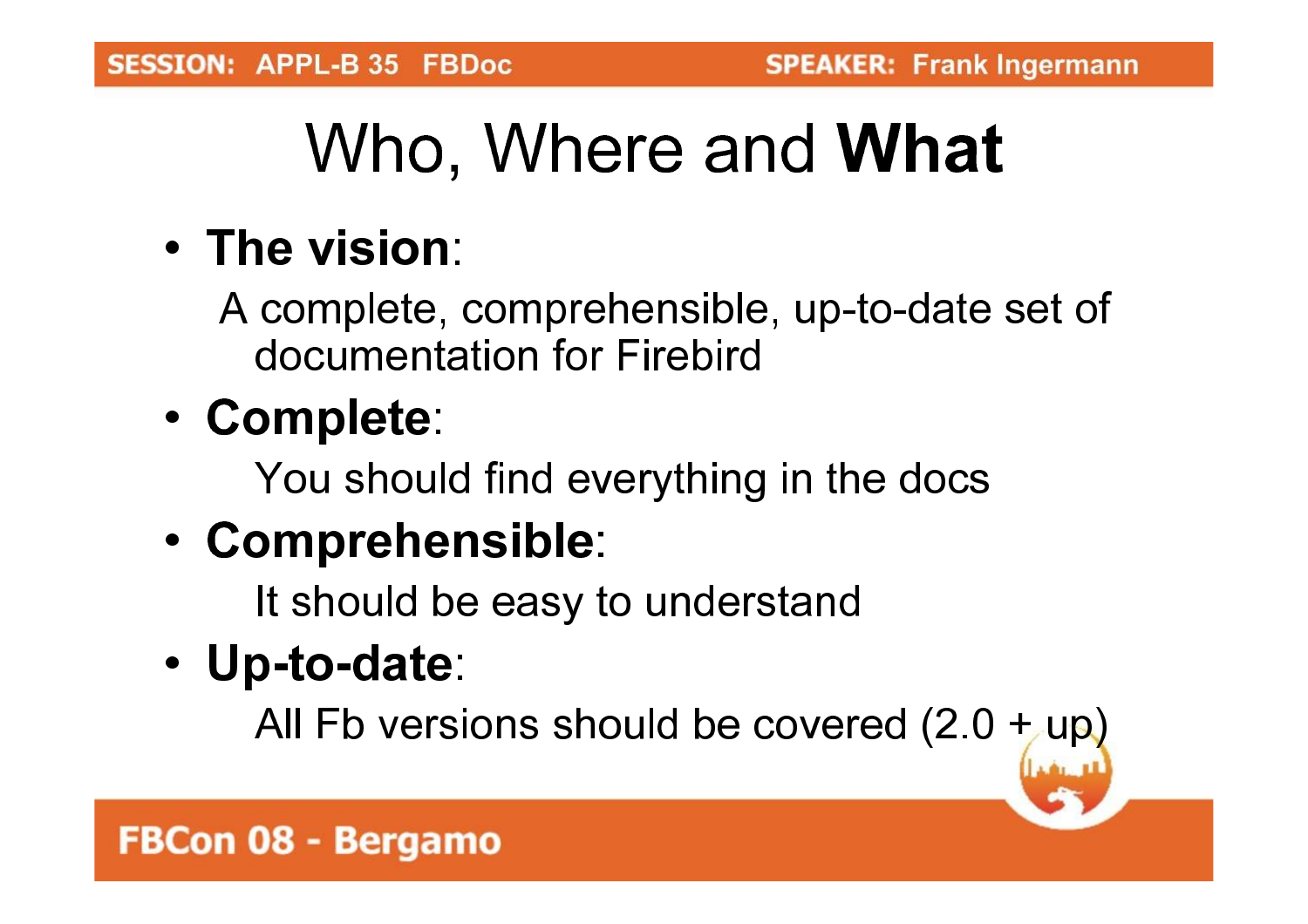## What we have so far

- Quick start guides
- User manuals
- Release notes
- Various papers
- Language Reference Update for 1.5
- [InterBase 6.0 Manuals ] Outdated, copyright issues

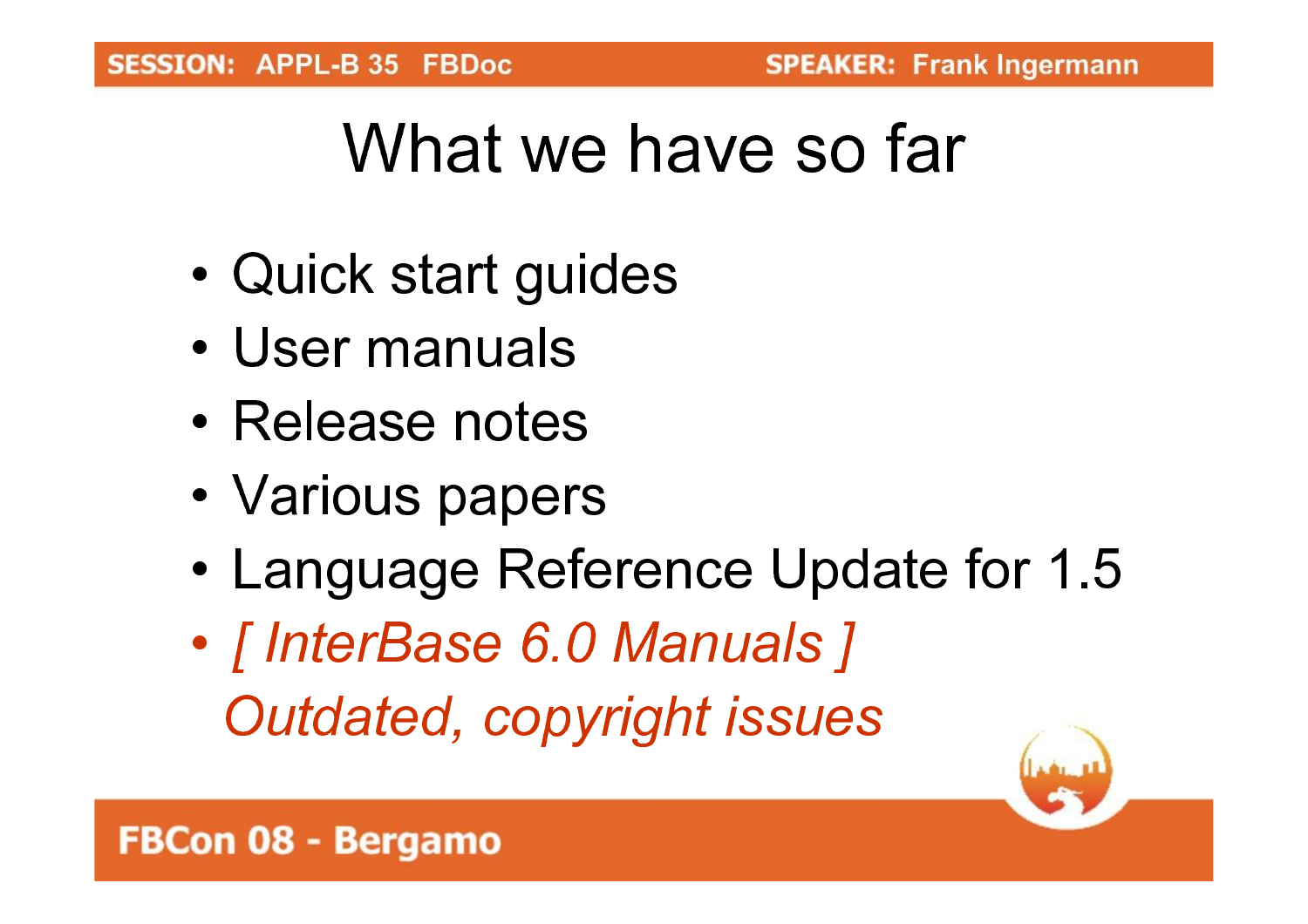## What is needed?

- MOST WANTED: SQL Language Reference
	- A *(the?)* Complete Reference of Firebird SQL+PSQL from V1.0 (at least V2.0) to V2.5 and beyond...
- Translations
	- Make the docs available in Italian, Portuguese, French, German, Russian, (...) language
- Consolidation
	- Bring all the bits and pieces together

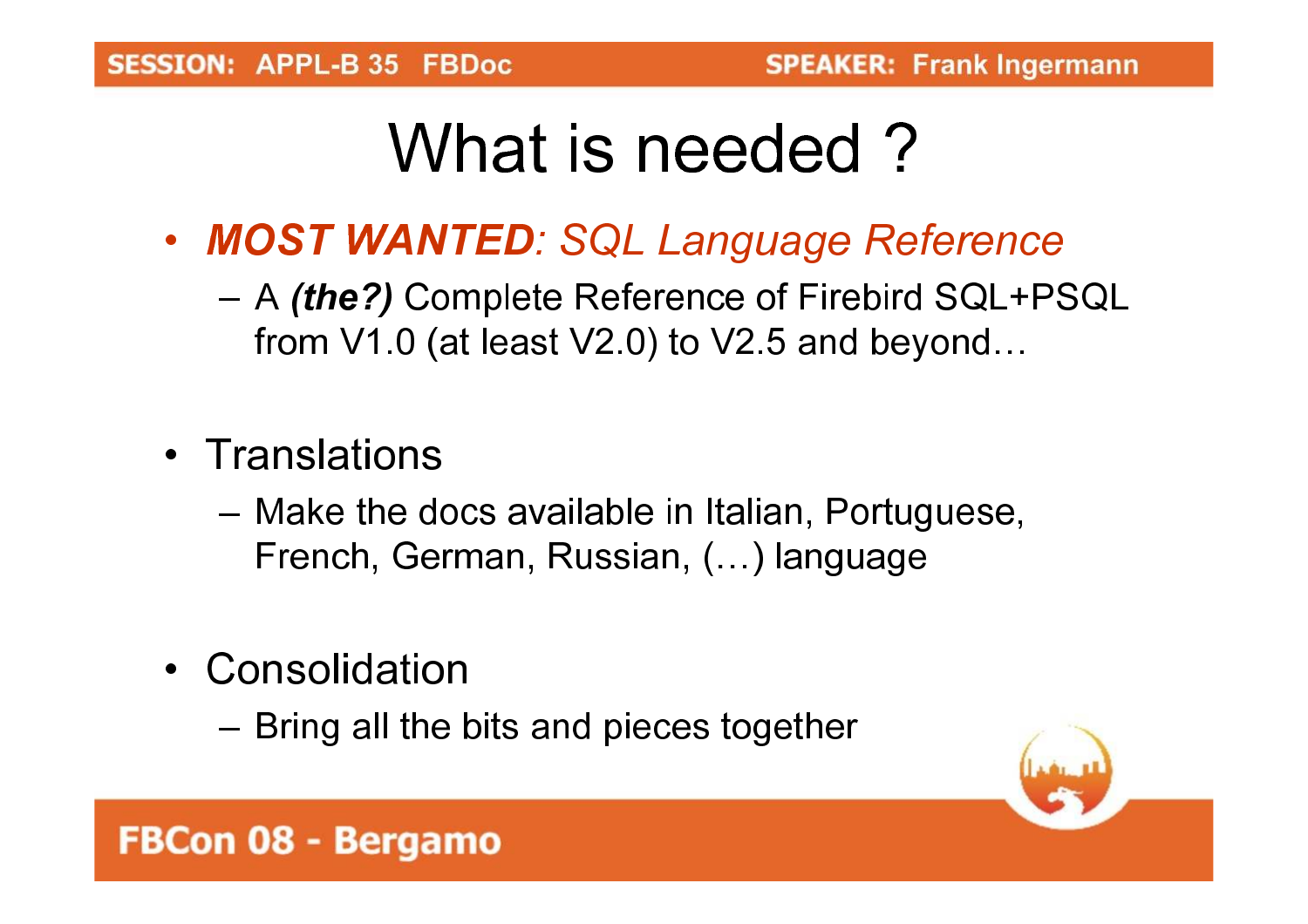## Part 2: How to write docs

- What is DocBook XML?
- Why DocBook?
- How does it work?
- Setting up a build environment
- Editing tools
- Practical example: "My first Firebird Doc"

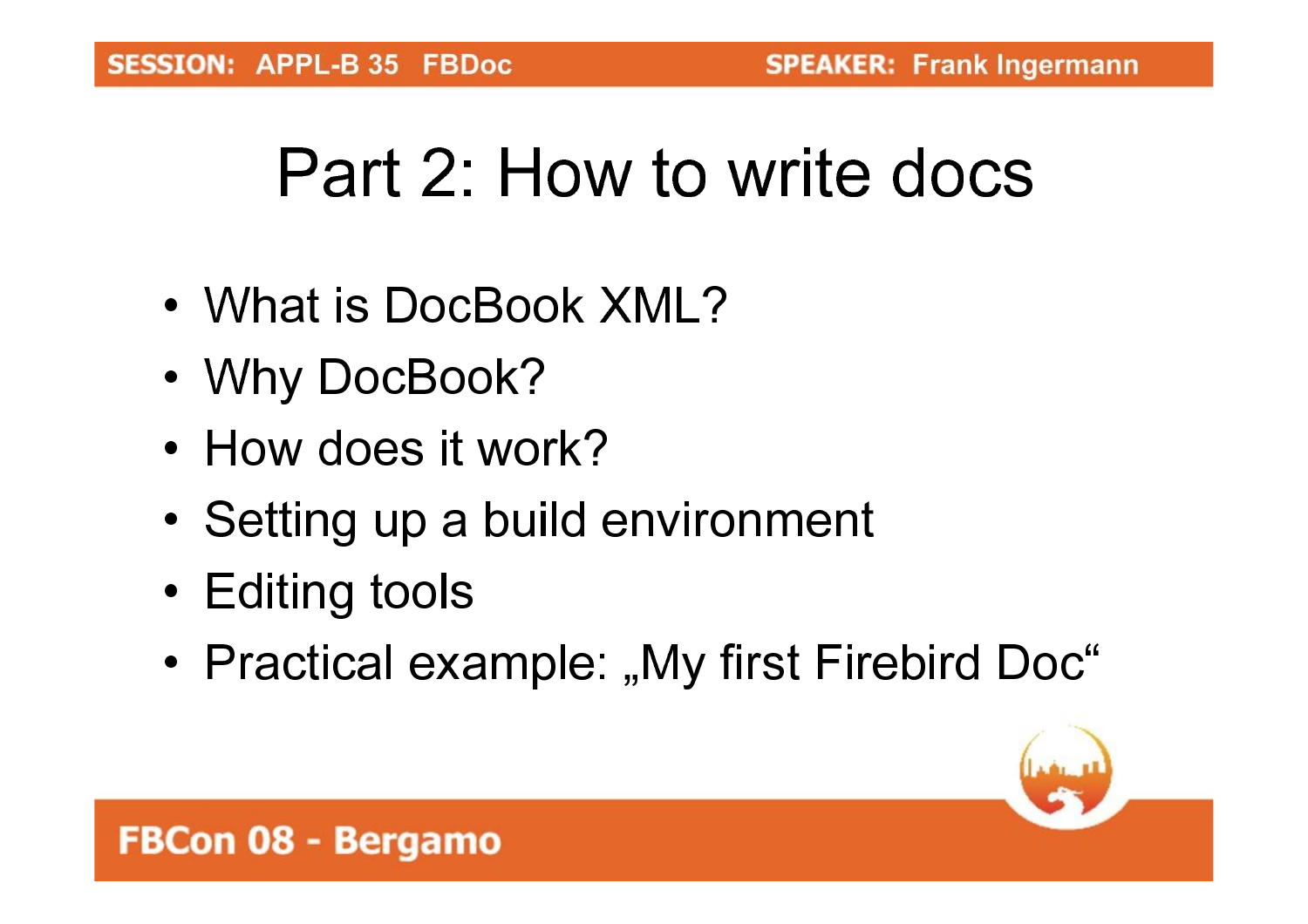## What is DocBook XMI?

DocBook "home": http://www.docbook.org

- DocBook is an **XML Schema** designed for writing books and papers about computer hard- and software
- Key feature:

Strict separation of **content** (text) and representation (formatting, fonts...)

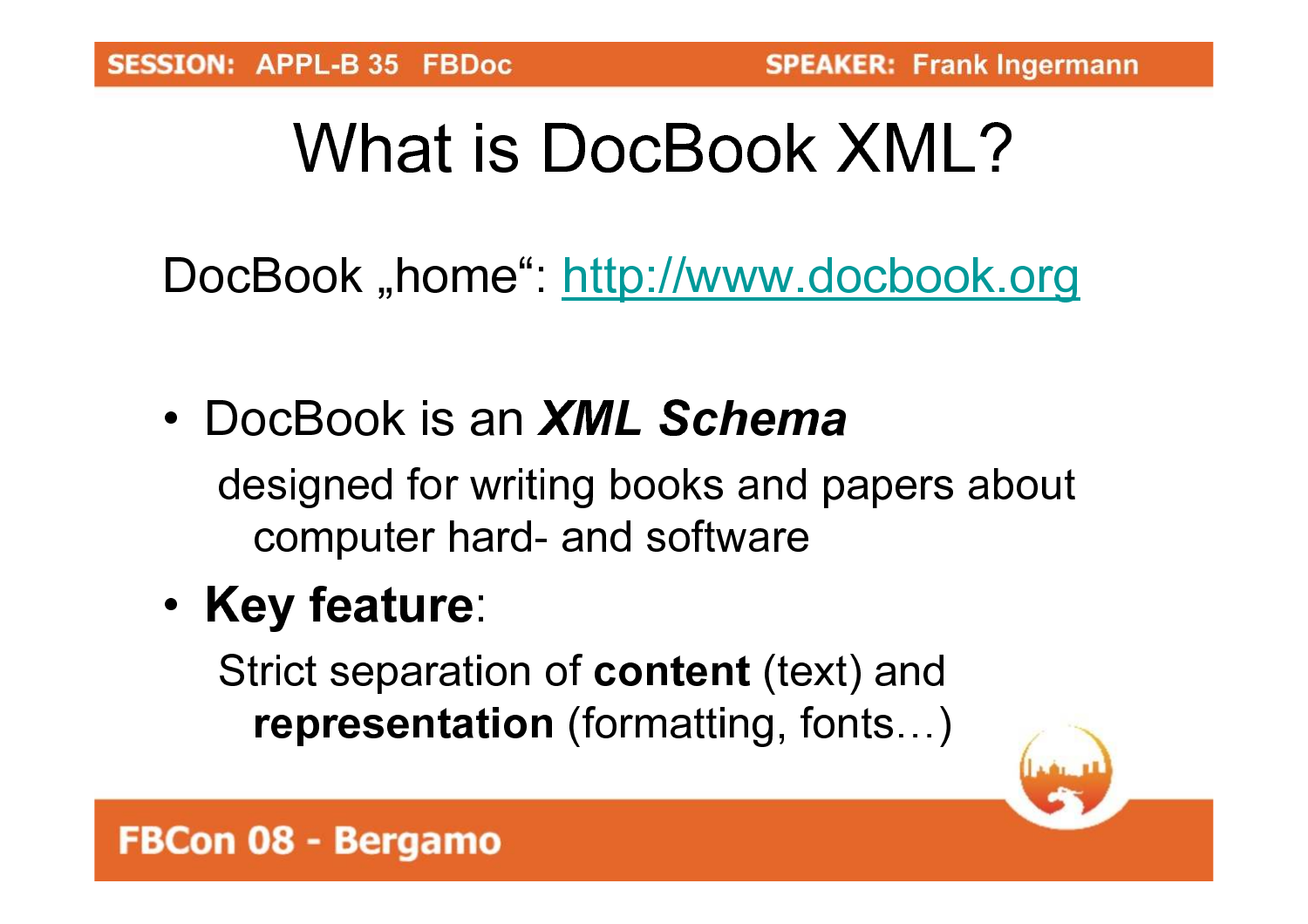# Why DocBook?

- Modularity
	- Books, Articles, Chapters in separate source files
	- Can be INCLUDEd into bigger docs
- Various output formats
	- PDF, HTML, MAN pages from the same sources
- plain text format
	- Editing with any text editor
	- CVS: same version control as Firebird
- Focus on content
	- Author just writes content
	- doesn't care about formatting output, fonts etc.

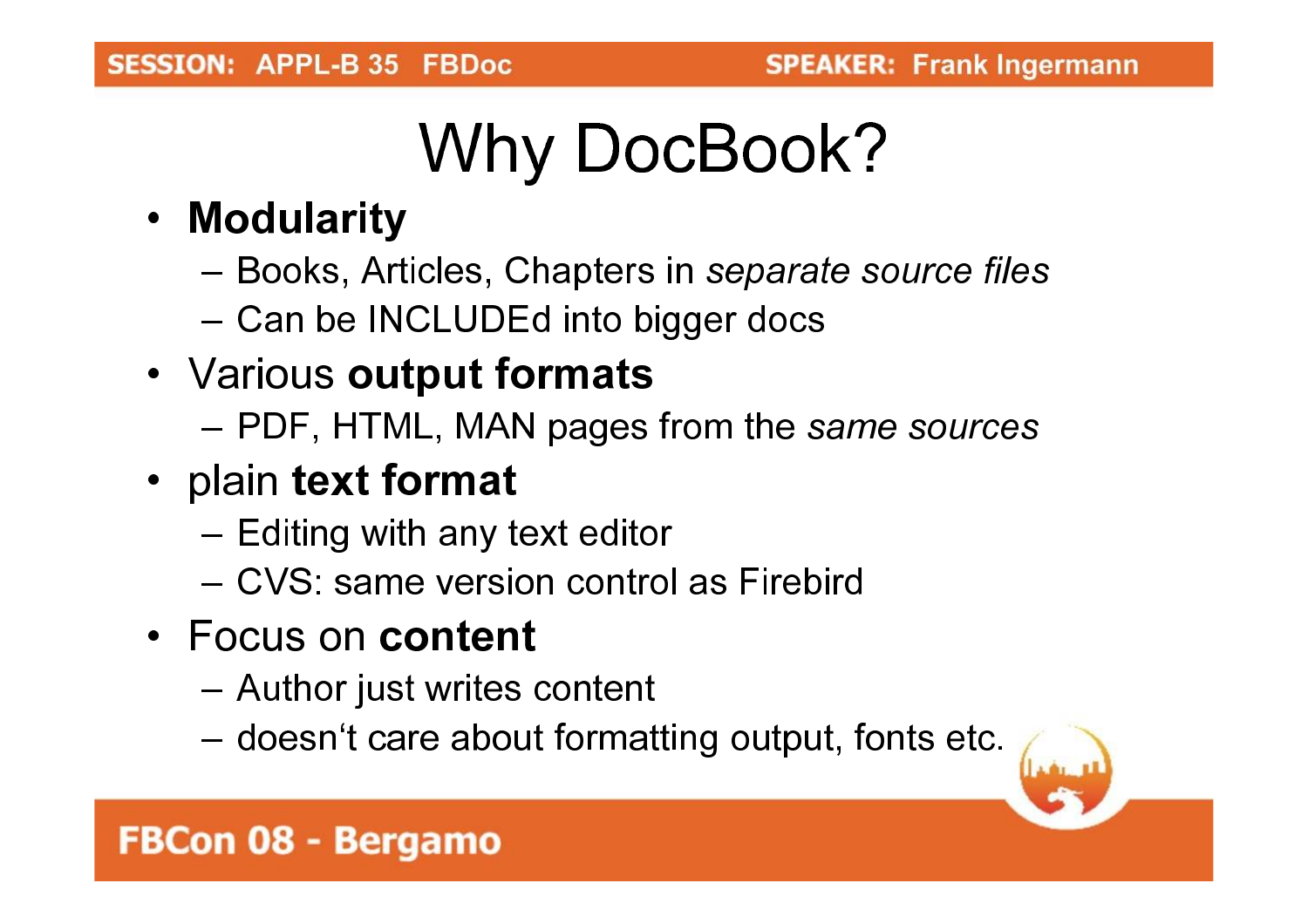## How does it work?

Basically, DocBook works just like a compiler:

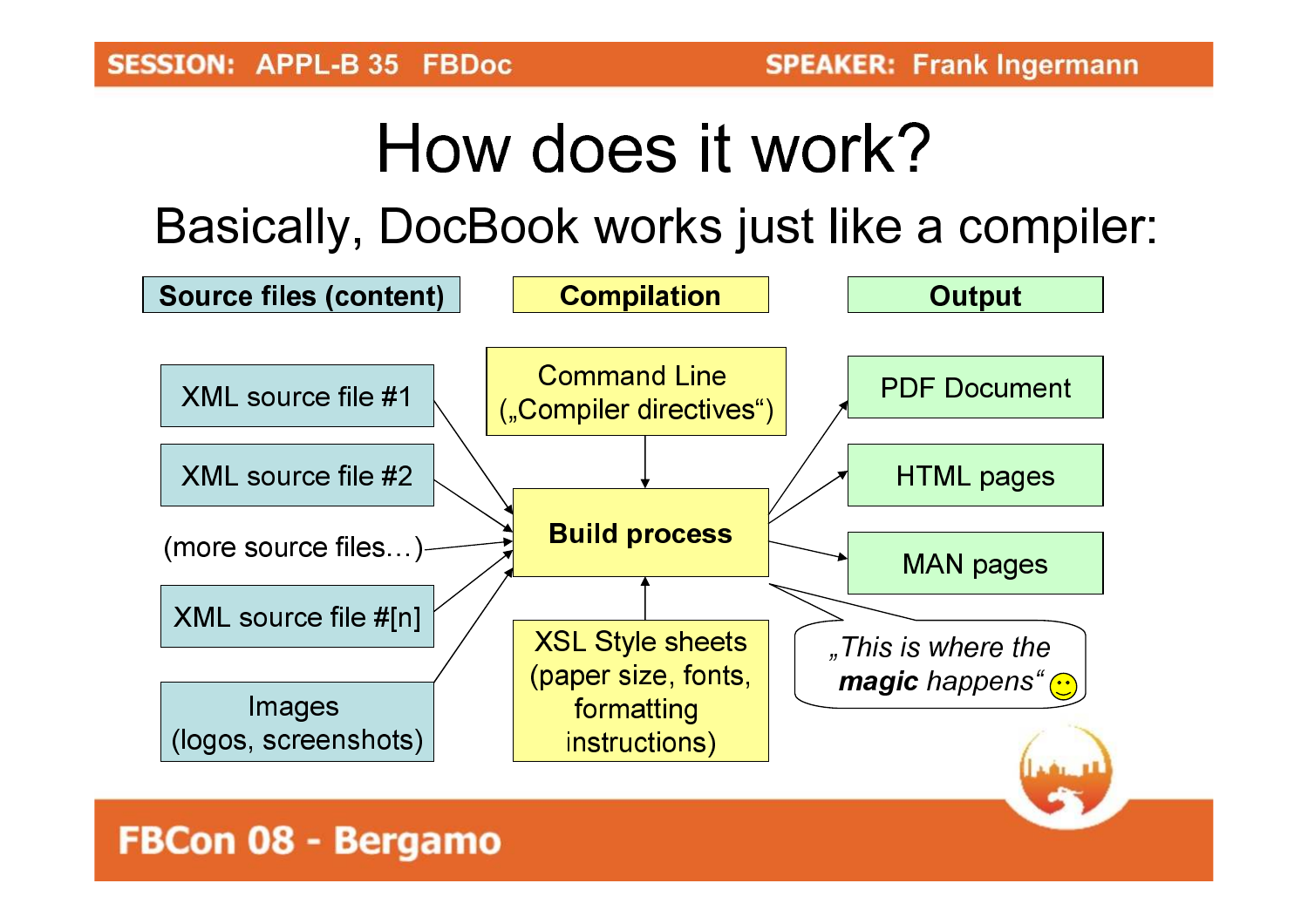FBCon 08 - Bergamo

# Setting up #1: Get Java

- Download + install Java (JRE)
- Set the JAVA HOME environment variable

|                          | <b>Umgebungsvariablen</b>                                            |
|--------------------------|----------------------------------------------------------------------|
| Benutzervariablen für fi |                                                                      |
| Variable                 | Wert                                                                 |
| <b>DBCONFIG</b>          | C:\Programme\Adabas\sql                                              |
| DBROOT                   | C:\Programme\Adabas                                                  |
| <b>DBWORK</b><br>LANG    | C:\Programme\Adabas\sql<br>c                                         |
| Path                     | D:\D5\dev\bin;C:\Programme\Adabas\b                                  |
|                          |                                                                      |
|                          | Bearbeiten<br>Löschen<br>Neu                                         |
|                          |                                                                      |
| Systemvariablen          |                                                                      |
|                          |                                                                      |
| Variable                 | Wert                                                                 |
| <b>CLASSPATH</b>         | .;C:\Programme\Java\jre1.5.0_06\lib\e<br>C:\WINDOWS\system32\cmd.exe |
|                          |                                                                      |
| ComSpec                  |                                                                      |
| PENO_HOST_C<br>JAVA_HOME | NO<br>C:\Programme\Java\jre1.5.0_06                                  |
| LANG                     | de                                                                   |
|                          |                                                                      |
|                          | Bearbeiten<br>Löschen<br>Neu                                         |
|                          |                                                                      |
|                          |                                                                      |
|                          | Abbrechen<br>OK                                                      |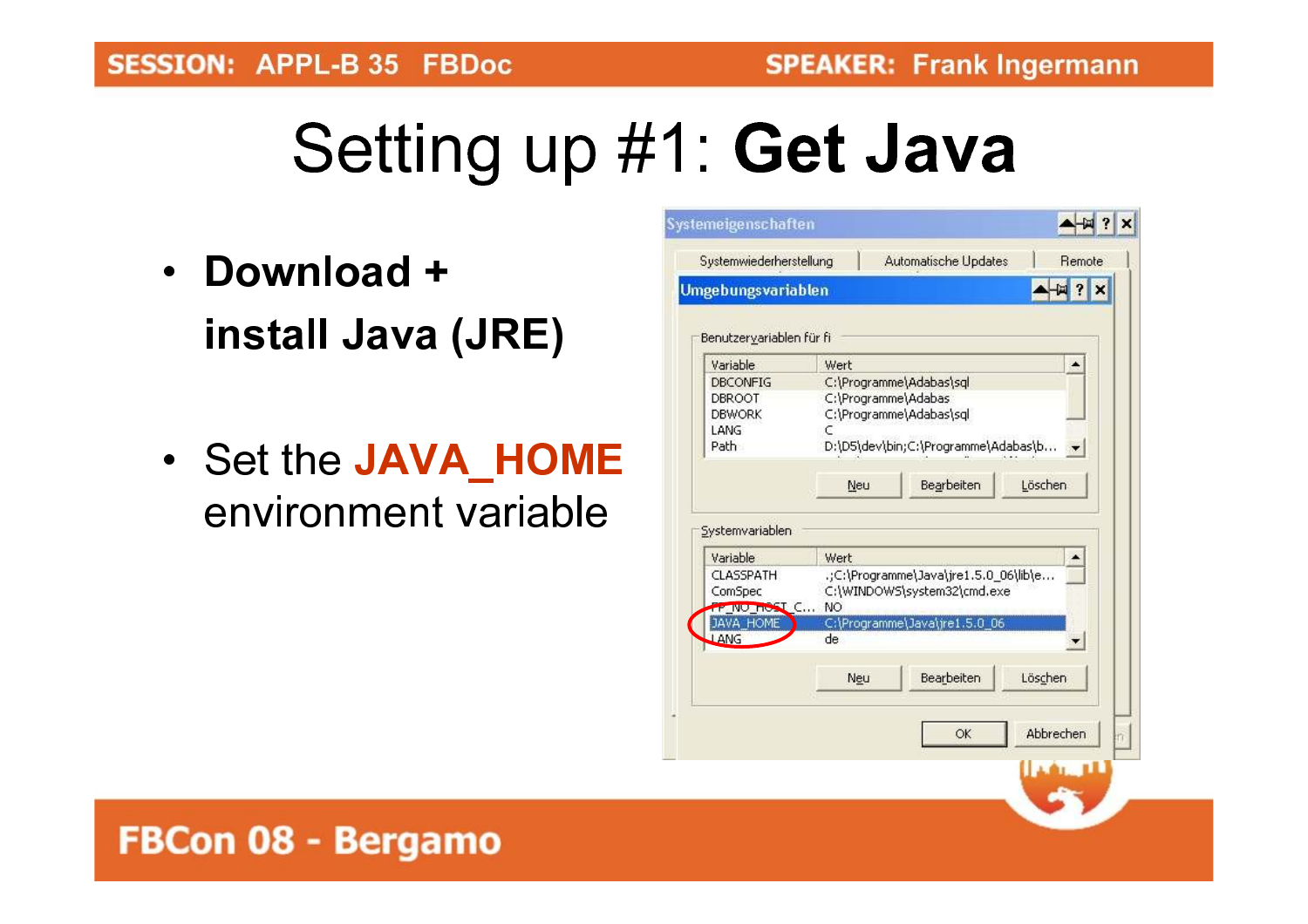# Setting up #2: CVS Checkout

- Check out Manual module from CVS
	- Set the CVS root
	- Checkout "manual"

| <b>WinCvs Preferences</b>                                   | A-WX<br><b>Checkout settings</b>                                | $+ 4x$                          |
|-------------------------------------------------------------|-----------------------------------------------------------------|---------------------------------|
| General Globals Ports Proxy WinCvs                          | Checkout settings   Checkout options   General   Globals        |                                 |
| Enter the CVSROOT:                                          | Enter the module name and path on the server :-                 |                                 |
| anonymous@firebird.cvs.sourceforge.net:/cvsroot/firebird    | manual                                                          |                                 |
| Authentication:                                             | Checkout as:<br><b>Override</b>                                 |                                 |
| "passwd" file on the cvs server<br>۳                        | Local folder to checkout to:                                    |                                 |
| F RSA identity:<br>$\lfloor \cdot \rfloor$<br>$\mathcal{F}$ | D:\docbook<br>(1,1,1)                                           |                                 |
| cvs 1.10 (Standard)<br>Use version :                        | $\Box$ Checkout files to the console window (avoids stickiness) |                                 |
|                                                             | Do not recurse                                                  |                                 |
|                                                             |                                                                 |                                 |
| <b>Hilfe</b><br><b>OK</b><br>Abbrechen                      | OK.<br>Abbrechen                                                | Hilfe<br><b>Light Line Line</b> |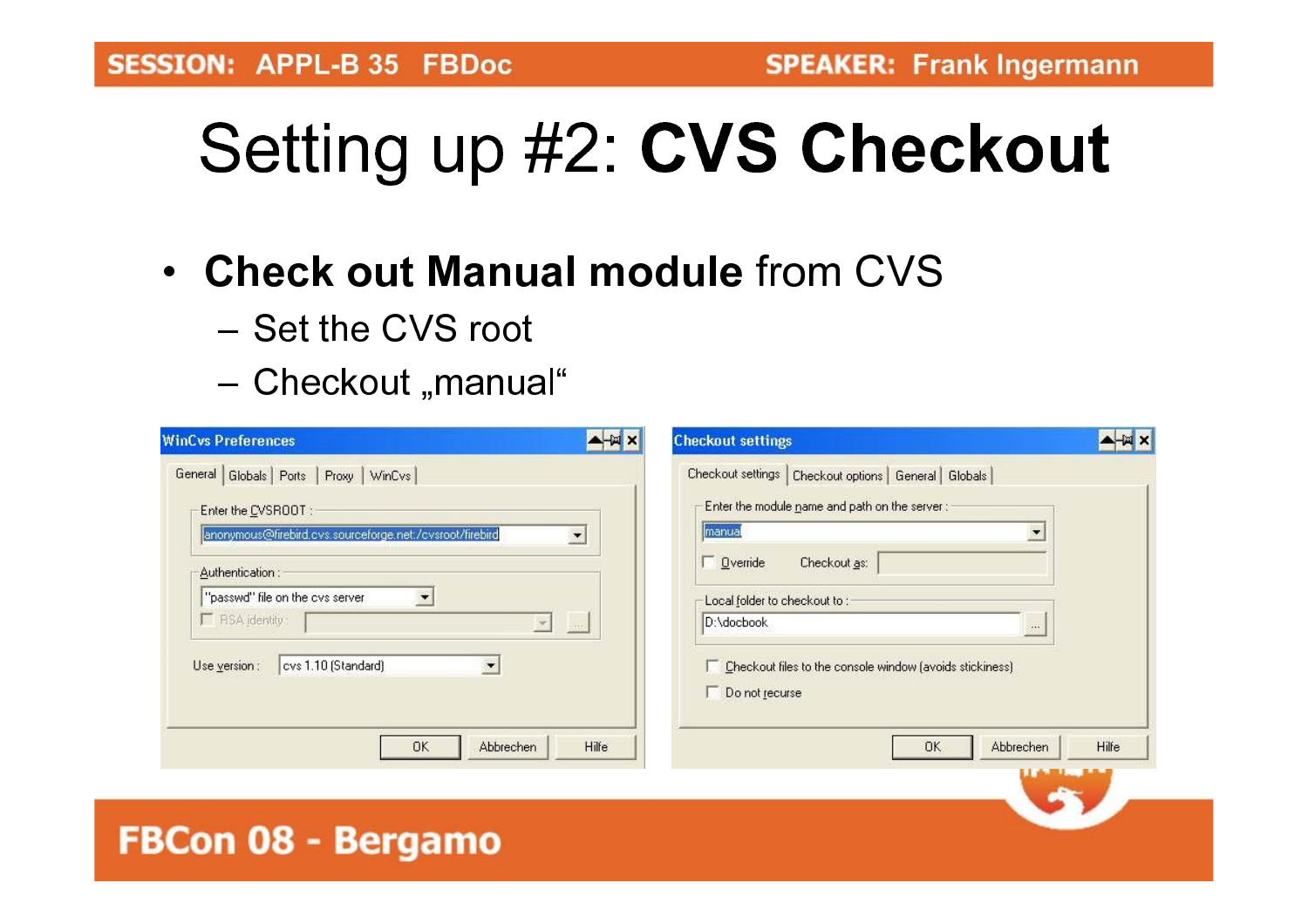# Manual tree after cys checkout



- Config
	- config settings for "fo" (formatting objects)
- Lib
	- Java libs for the build process
- · Src
	- XML source files (content) and build.bat
- · Tools
	- DocBook dtd and stylesheets (formatting, fonts,...) لسنفملأ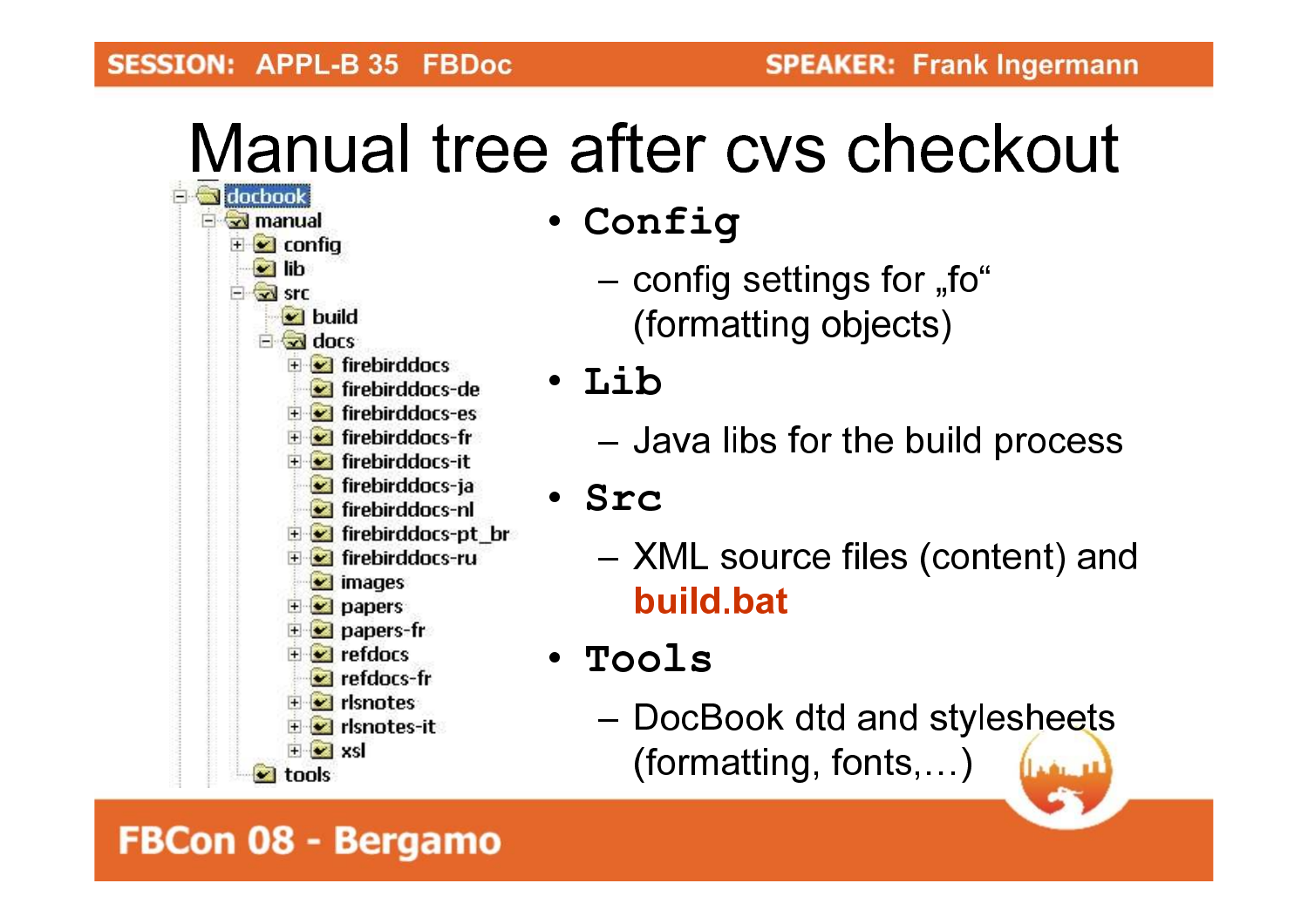#### **SESSION: APPL-B 35 FBDoc**

 $\blacksquare$  tools

# Setting up #3: Get the tools

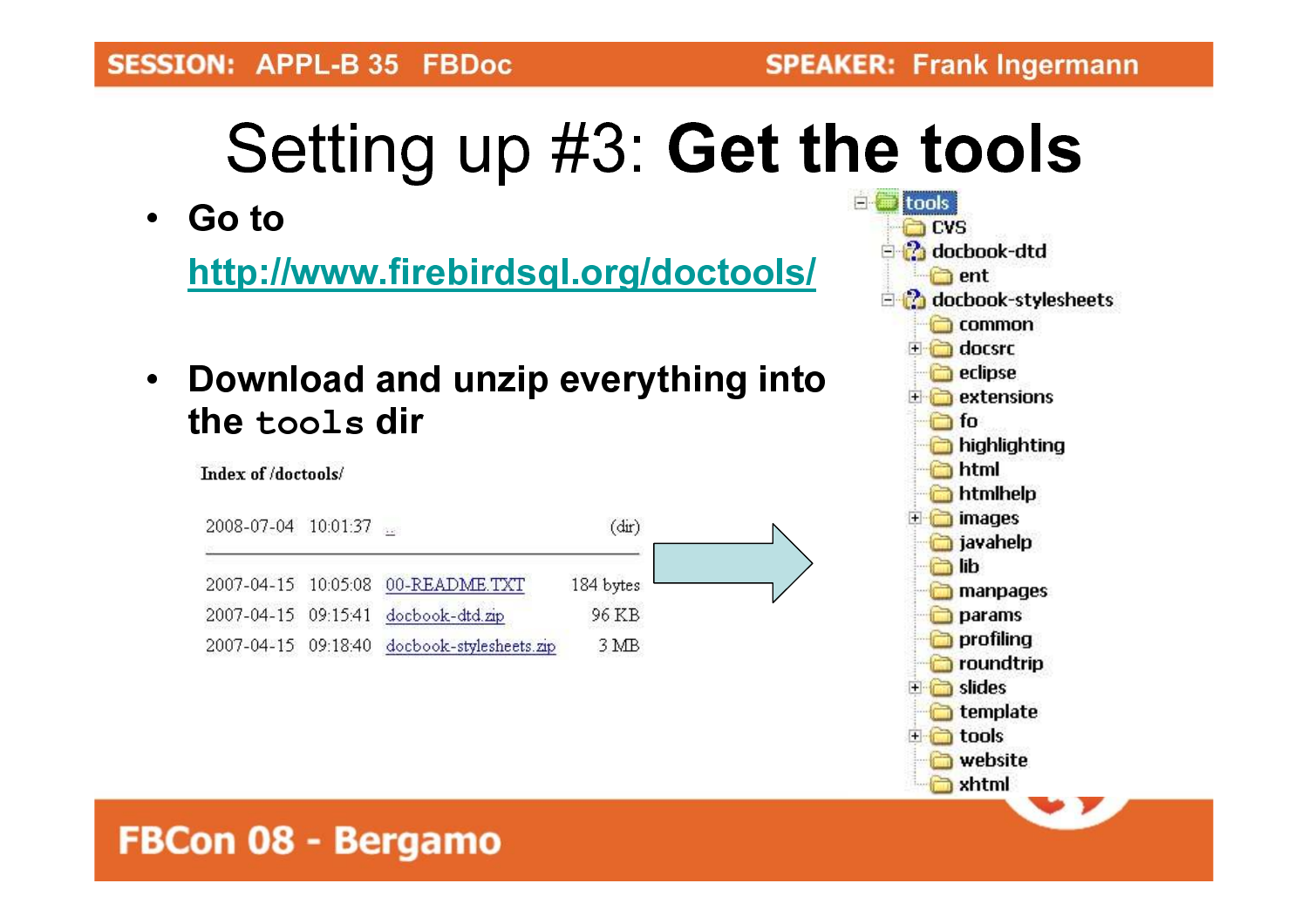# Setting up #4: Get the libs

Go to  $\bullet$ http://www.firebirdsql.org/doclibs/ **Download and unzip**  $\bullet$ ALLJARS ZIP into the 1ib dir Index of /doclibs/

| 2008-07-04 10:01:37     |                                      | (dx)      |
|-------------------------|--------------------------------------|-----------|
| 2007-04-15 08:47:07 old |                                      | (dr)      |
|                         | 2007-04-15 09:58:39 00-README.TXT    | 177 bytes |
|                         | 2007-04-15 10:05:55 ALLJARS.ZIP      | 9 MB      |
|                         | 2007-04-15 08:48:52 ant-launcher.jar | 9 KB      |

| Name                      | Größe           |
|---------------------------|-----------------|
| <b>CVS</b>                |                 |
| readme_libs.txt           | 1 <sub>KB</sub> |
| <b>ALLJARS.ZIP</b>        | 8.768 KB        |
| ant-launcher.jar          | 9 KB            |
| ant-trax.jar              | 68 KB           |
| ant.jar                   | 1.010 KB        |
| avalon-framework.jar      | 85 KB           |
| batik.jar                 | 2.563 KB        |
| commons-io-1.1.jar        | 61 KB           |
| commons-logging-1.0.4.jar | 38 KB           |
| d fop-hyph.jar            | 717 KB          |
| d fop.jar                 | 1.987 KB        |
| foxon.jar                 | <b>10 KB</b>    |
| jai_codec.jar             | 209 KB          |
| jai_core.jar              | 1.540 KB        |
| jimi-1.0.jar              | 445 KB          |
| ¦∕¦saxon-xml-apis.jar     | 65 KB           |
| saxon.jar                 | 557 KB          |
| xmlgraphics-commons-1.1   | 295 KB          |

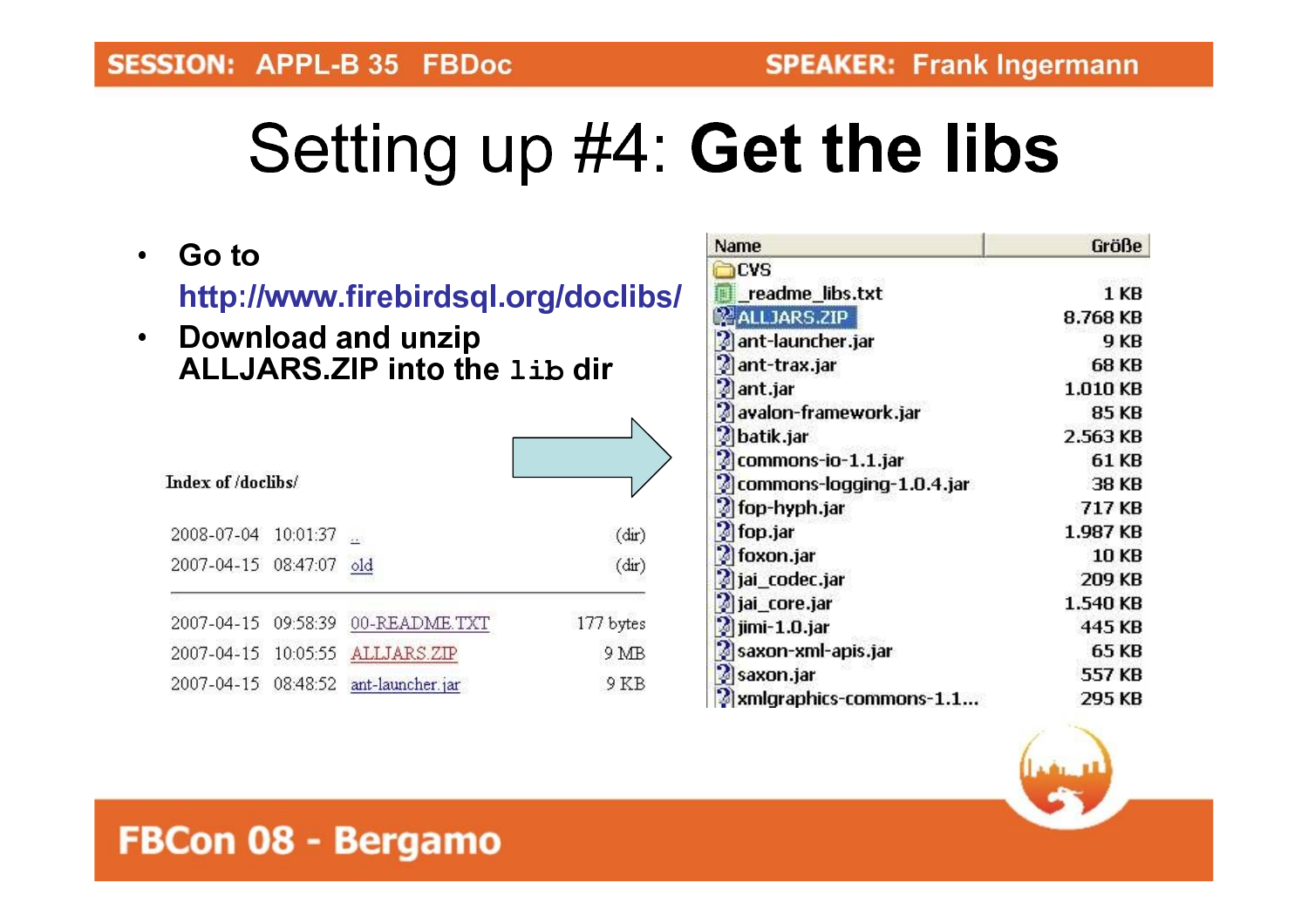# Setting up: Test-run the build

• Open a command line in the src/build dir, run "build pdf"

| D:\docbook\manual\src\build>build pdf<br>iava version "1.5.0 06"                                                                                                                         |  |
|------------------------------------------------------------------------------------------------------------------------------------------------------------------------------------------|--|
| Java(TM) 2 Runtime Environment, Standard Edition (build 1.5.0_06-b05)<br>Java HotSpot(TM) Client VM (build 1.5.0_06-b05, mixed mode, sharing)                                            |  |
| Unable to locate tools.jar. Expected to find it in C:\Programme\Java\jre1.5.0_06\lib\tools.jar<br>Buildfile: build.xml                                                                   |  |
| init:<br>[echo] Apache Ant version 1.6.5 compiled on June 2 2005                                                                                                                         |  |
| prepare:                                                                                                                                                                                 |  |
| getrootarg:                                                                                                                                                                              |  |
| getfontargs:                                                                                                                                                                             |  |
| fo:<br>[echo] Building Formatting Objects file. Please wait<br>[delete] Deleting: D:\docbook\manual\inter\fo\firebirddocs.fo<br>[java] Making portrait pages on A4 paper (210mmx297mm)   |  |
| copy-images:                                                                                                                                                                             |  |
| copy-img-files:<br>[copy] Copying 1 file to D:\docbook\manual\inter\fo\images                                                                                                            |  |
| copy-img-files:<br>[copy] Copying 7 files to D:\docbook\manual\inter\fo\images                                                                                                           |  |
| copy-img-files-not:                                                                                                                                                                      |  |
| fo2pdf:<br>[echo] Building PDF from Formatting Objects. Please wait<br>[fop] 12.07.2008 12:08:32 org.apache.fop.apps.FopFactory configure<br>INFO: Initializing FooFactory Configuration |  |
|                                                                                                                                                                                          |  |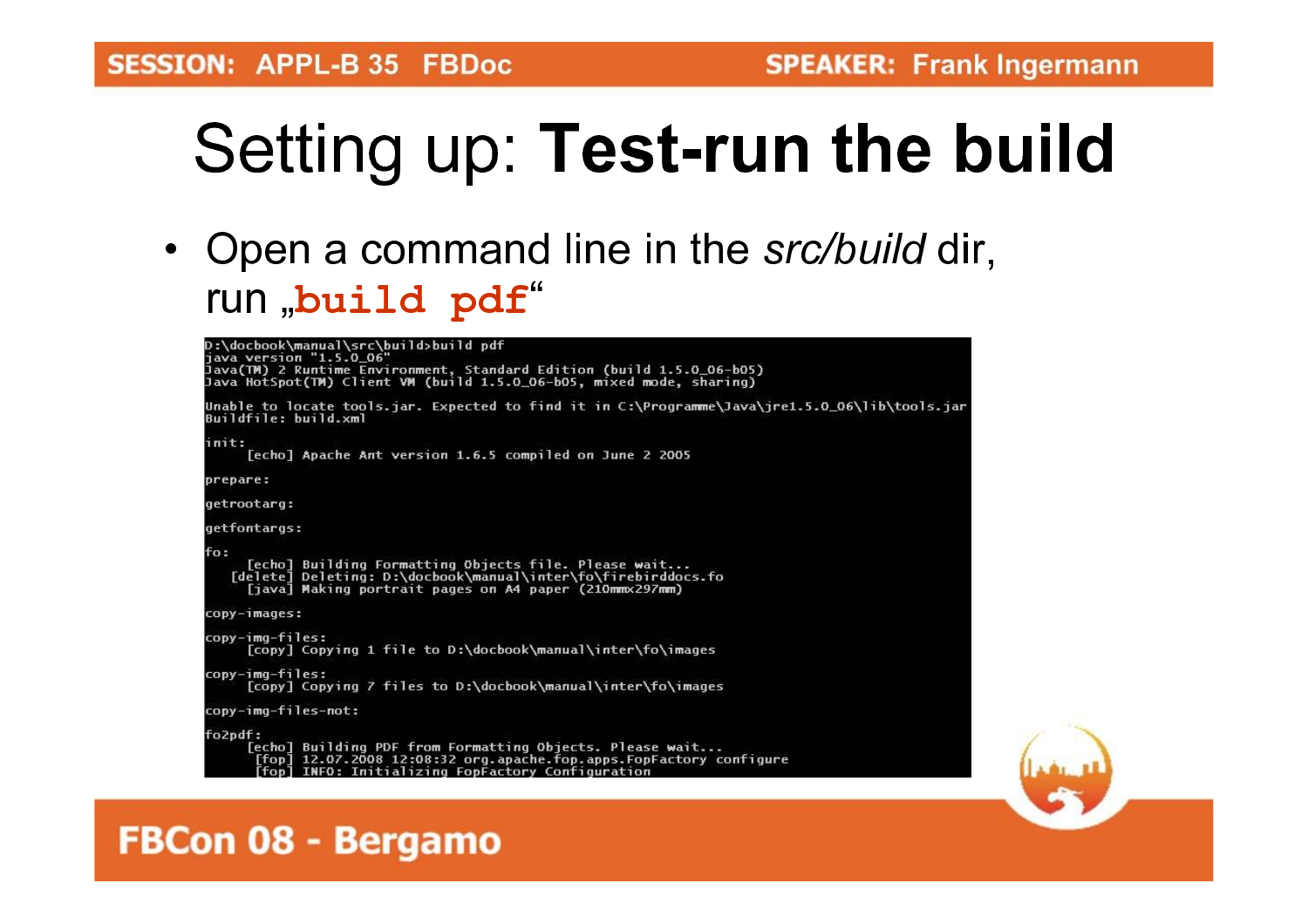# Setting up: Verify the build

• After some time, you should get:





• In the \dist\pdf dir you will find:

| $\sim$ ame $\sim$                 | Größe Typ |                       |
|-----------------------------------|-----------|-----------------------|
| $\blacktriangle$ firebirddocs.pdf |           | 2.383 KB PDF Document |

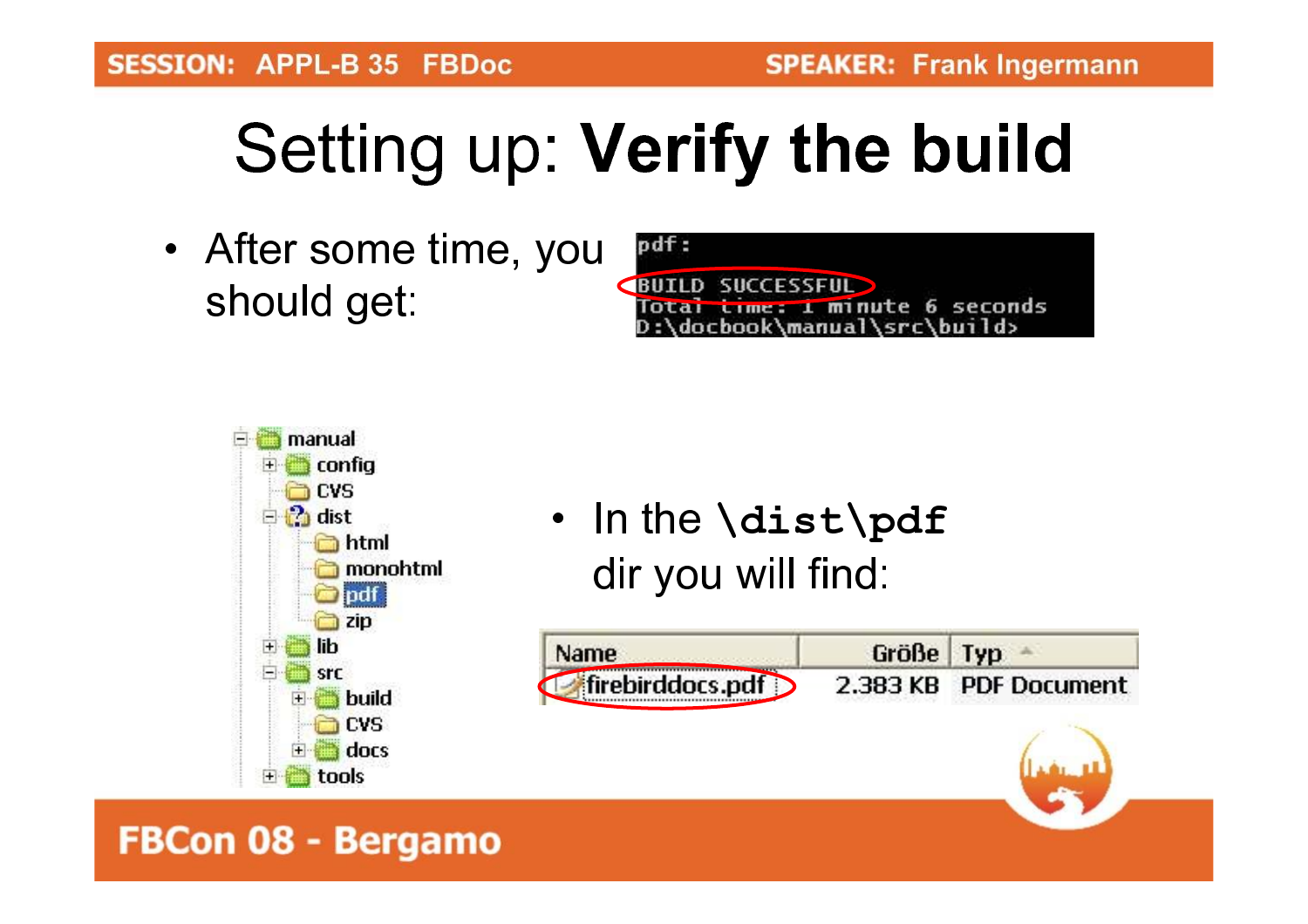# **Docwriting workflow**

- Write doc(s) with XMLMind or text editor
- Build doc set as HTML and/or PDF
- Proof-read, correct errors, build again **Tip:** don't proof-read yourself, contact the mailing list and find someone to help you!
- Add new files to CVS
- Commit new/modified files to CVS
- Keep your docs up-to-date

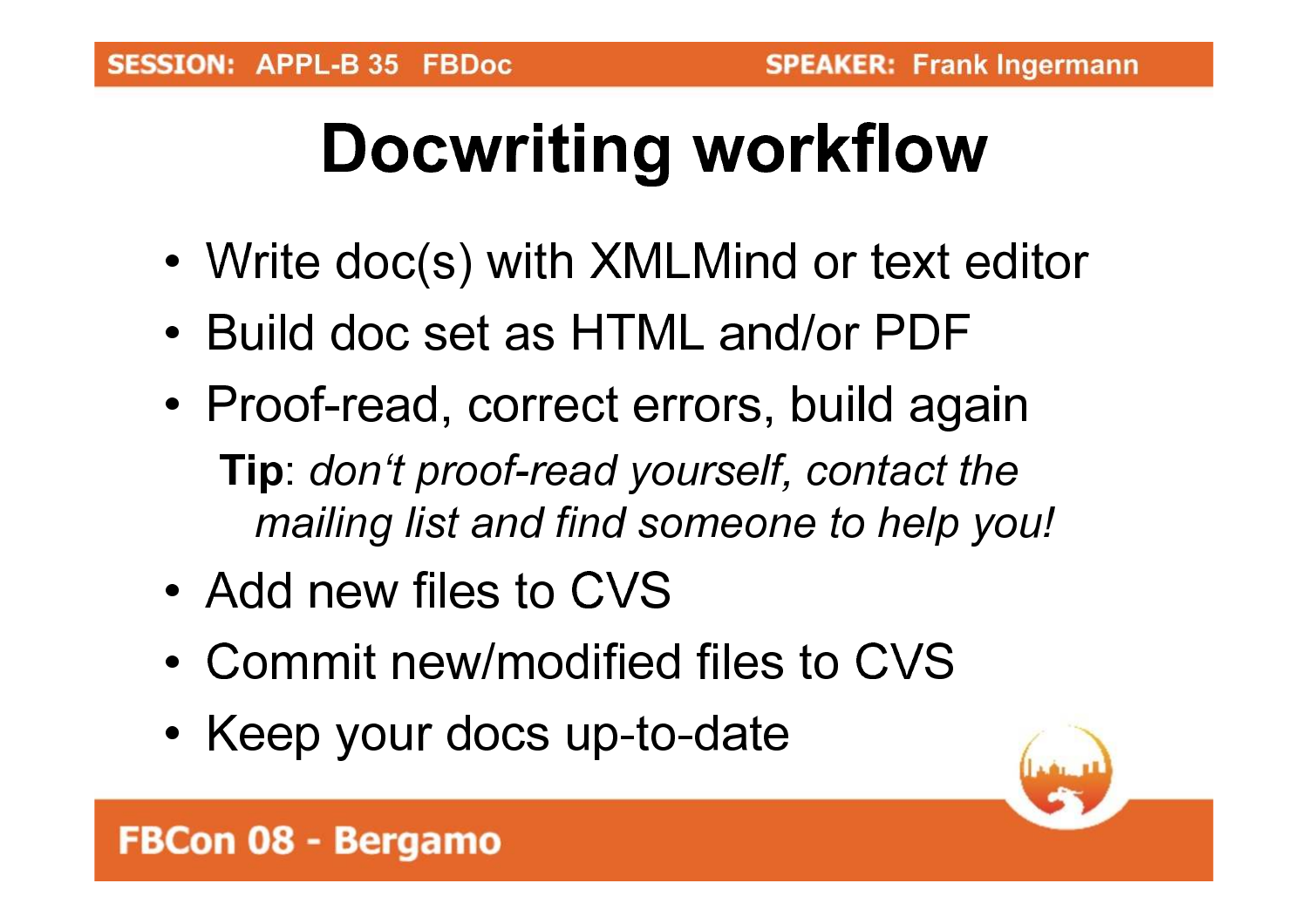# **Editing Tools for DocBook**

- Simple: plain text editors
	- $-VI$ , Notepad (argh...)
	- -, decent "text editor with syntax highlighting
- Advanced XML-aware editors:
	- Dedicated XML Editors e.g. XMLMind (Free edition) has built-in DocBook support

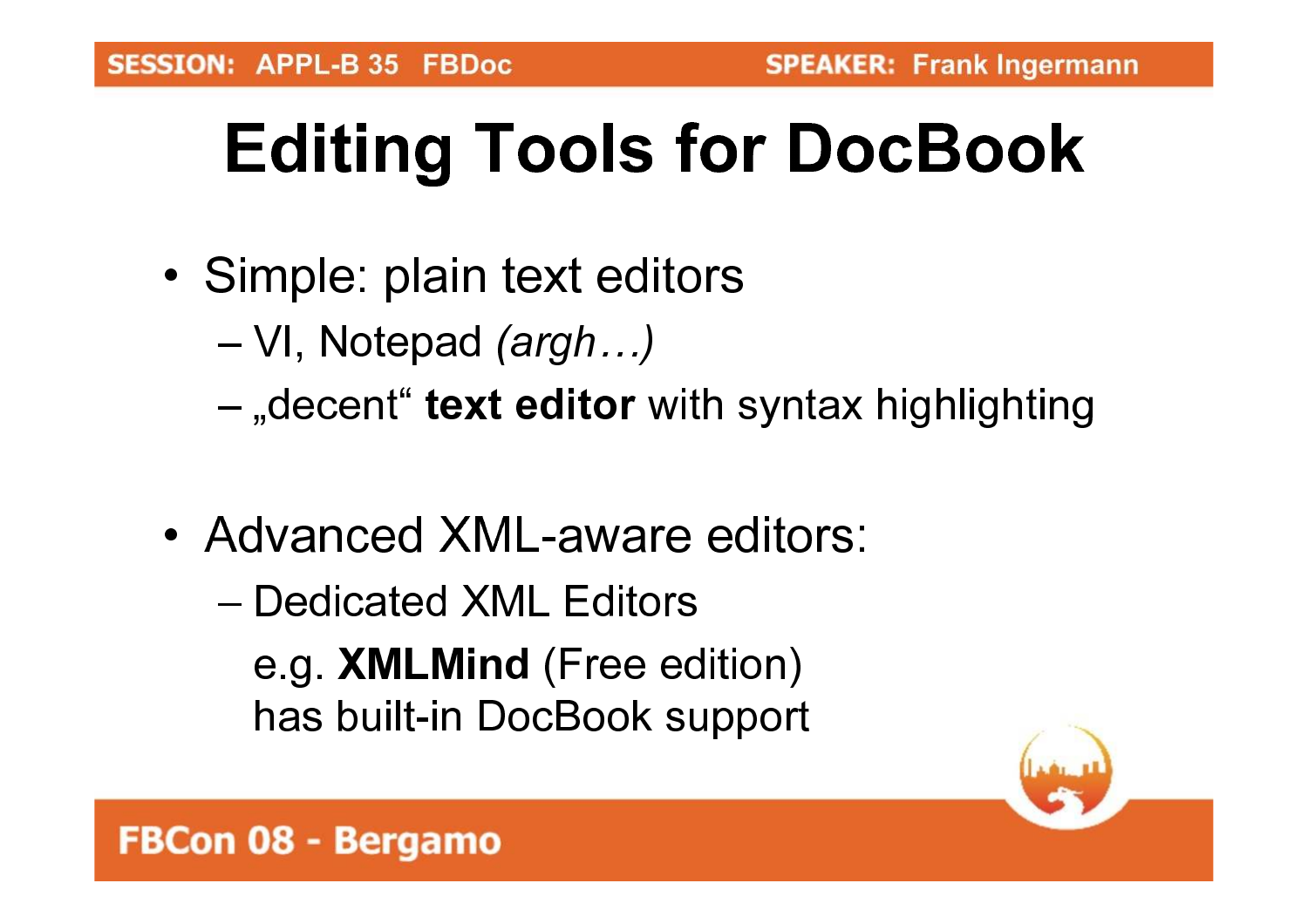# **Editing in XMLMind**

• Checks XML structure, knows DocBook,

### "almost WYSIWYG"

| BY D:\docbook\manual\src\docs\firebirddocs\generatorguide.xml                                                                                                                                                                                                                                     |  |
|---------------------------------------------------------------------------------------------------------------------------------------------------------------------------------------------------------------------------------------------------------------------------------------------------|--|
| File Select Edit Search View Tools DocBook Window Options Help                                                                                                                                                                                                                                    |  |
| 0 2 C 8 8 X B - 0 0 & 1   + + + a + a   1 = E E E E + B + + 4<br>$R \triangleq$                                                                                                                                                                                                                   |  |
| <b>B</b> $\leftrightarrow$ <b>B</b> $\arrow$ article =section =section =title =#text                                                                                                                                                                                                              |  |
| generatorquide.xml X                                                                                                                                                                                                                                                                              |  |
|                                                                                                                                                                                                                                                                                                   |  |
| <b>Firebird Generator Guide</b><br>▽                                                                                                                                                                                                                                                              |  |
| Subtitle A quide on how and when to use generators in Firebird                                                                                                                                                                                                                                    |  |
| Author Frank Ingermann                                                                                                                                                                                                                                                                            |  |
| Edition 7 May 2006 - Document version 0.2                                                                                                                                                                                                                                                         |  |
|                                                                                                                                                                                                                                                                                                   |  |
| ▷ 1 Introduction                                                                                                                                                                                                                                                                                  |  |
|                                                                                                                                                                                                                                                                                                   |  |
| $\sqrt{2}$ Generator Basics                                                                                                                                                                                                                                                                       |  |
| $\approx$ 2.1 What is a generator?                                                                                                                                                                                                                                                                |  |
| Think of a generator as a "thread-safe" integer counter that lives inside a Firebird database. You can create one by giving it a name:                                                                                                                                                            |  |
| CREATE GENERATOR GenTest;                                                                                                                                                                                                                                                                         |  |
|                                                                                                                                                                                                                                                                                                   |  |
| Then you can get its current value and increase or decrease it just like a "var itinteger" in Delphi, but it is not always easy to<br>'predictably'' set it directly to a certain value and then obtain that same value - it's inside the database, but <i>outside of transaction</i><br>control. |  |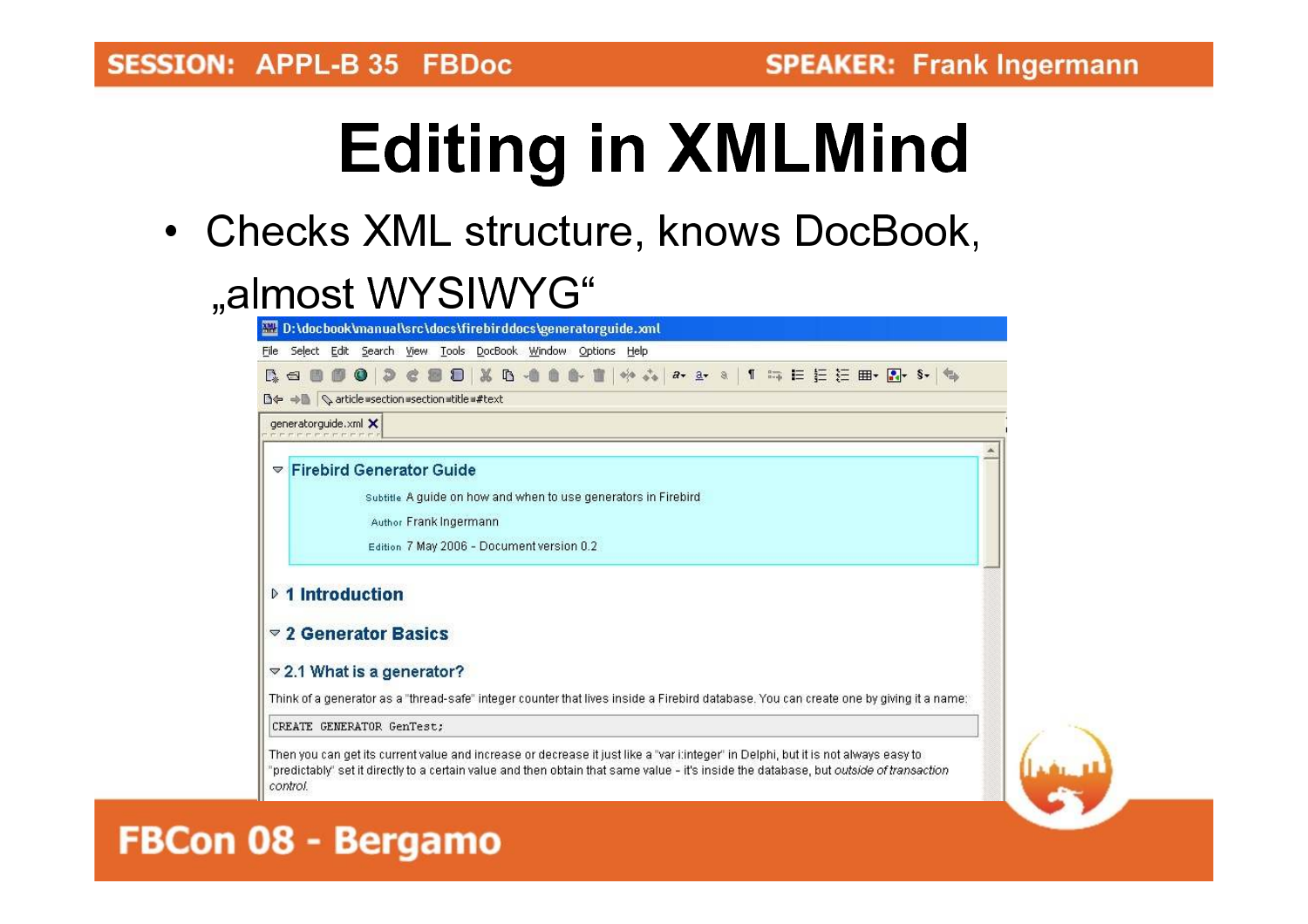# **Building Doc sets**

Use build. bat in \manual\src\build:

### build <target> [<options>]

 $\langle target \rangle = pdf$  | html | monohtml

builds multi-file html docs build html build monohtml builds a single, huge html file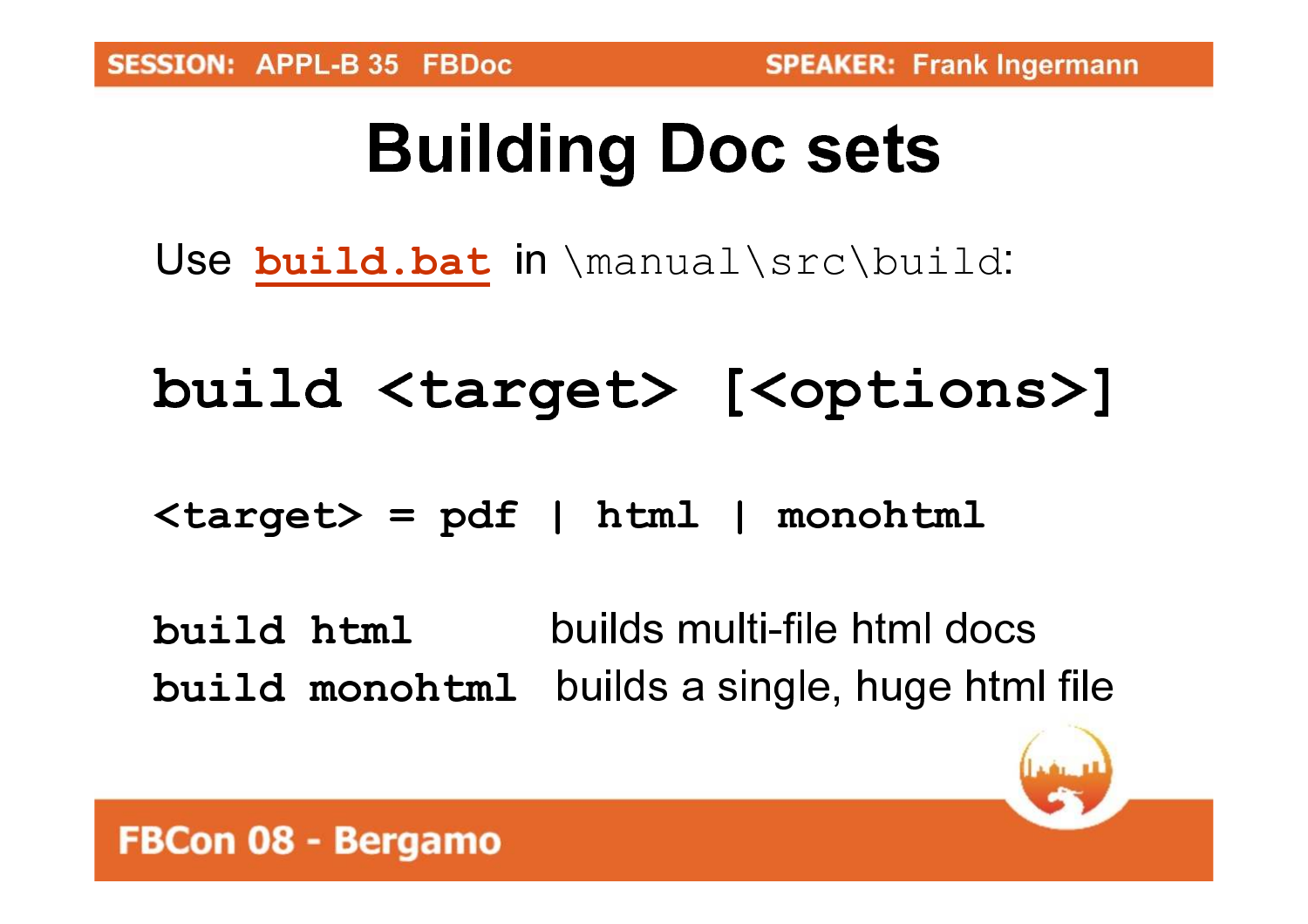# **Building non-english docs**

#### Use  $\mu$ -Dsfx=<languagecode>" option:  $(sfx = suffix for the src directory and all xml files)$

build pdf -Dsfx=de builds the German doc set



### Language codes: it, es, de, ru, pt\_br, fr, ja, nl., n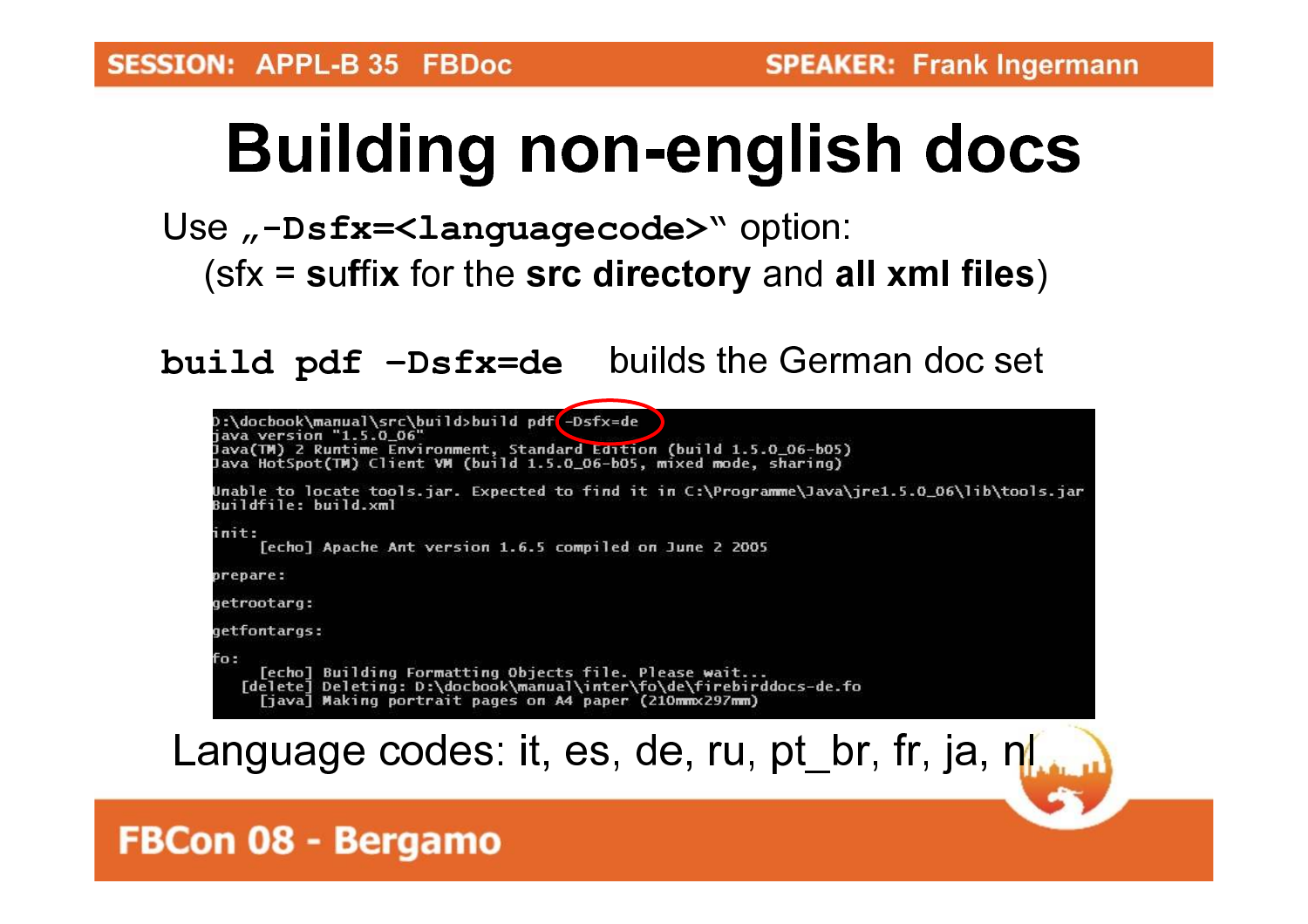# **Building a part (set) of the Docs**

```
Use the -Dbasename option:
```

```
build pdf -Dbasename=rlsnotes
```
- Builds risnotes.pdf containing only the release notes
- basename = firebirddocs (default) | rlsnotes | papers | refdocs

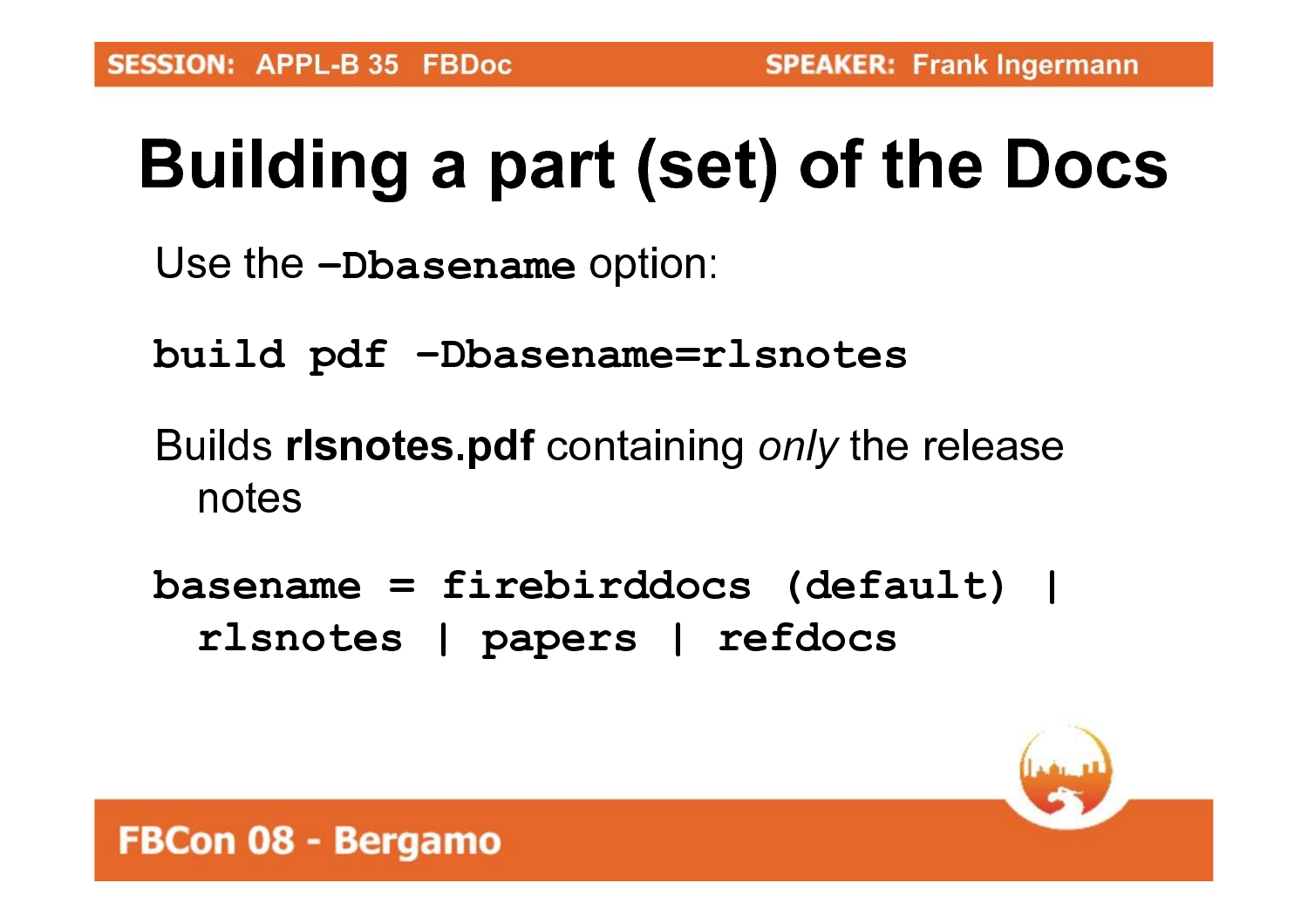# **Before you start writing:**

- Read the DocWriting How-To Really, really read it! It's worth it !!
- Pick a topic

You think you know everything about it? Write documentation, and find out how little you knew! ;-)

. Announce it in the mailing list Get Together & Don't duplicate work!

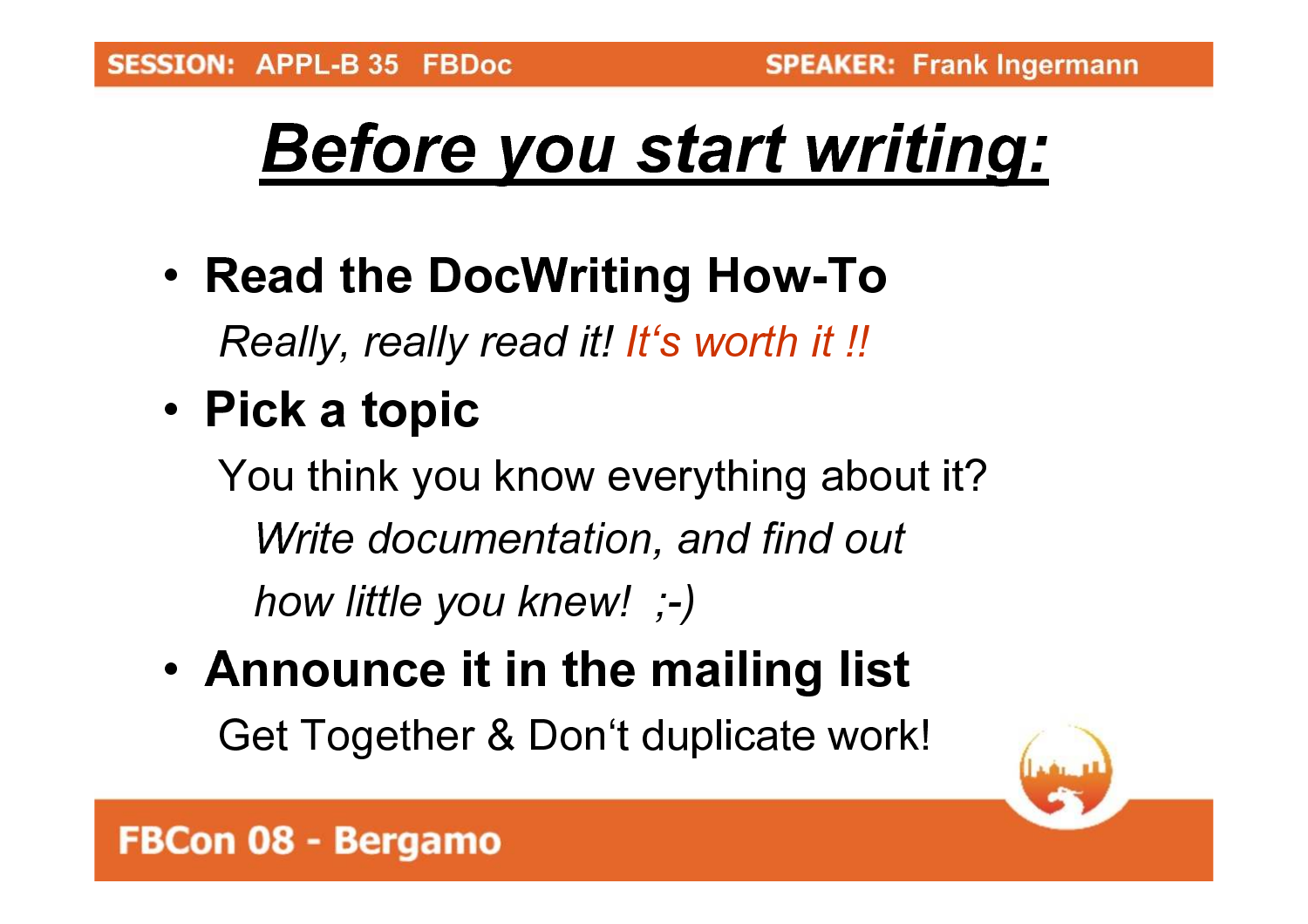# DocBook structure elements

 $\cdot$  <set>

Top-level: a set of <book>s make a doc set

### $\cdot$  <book>

A <br />book> contains articles and/or chapters

### • <article> or <chapter>

An article or chapter contains sections

### • <section>

A section contains **paragraphs** 

### $\cdot$  <para>

Bottom-level: a paragraph holds a block of text together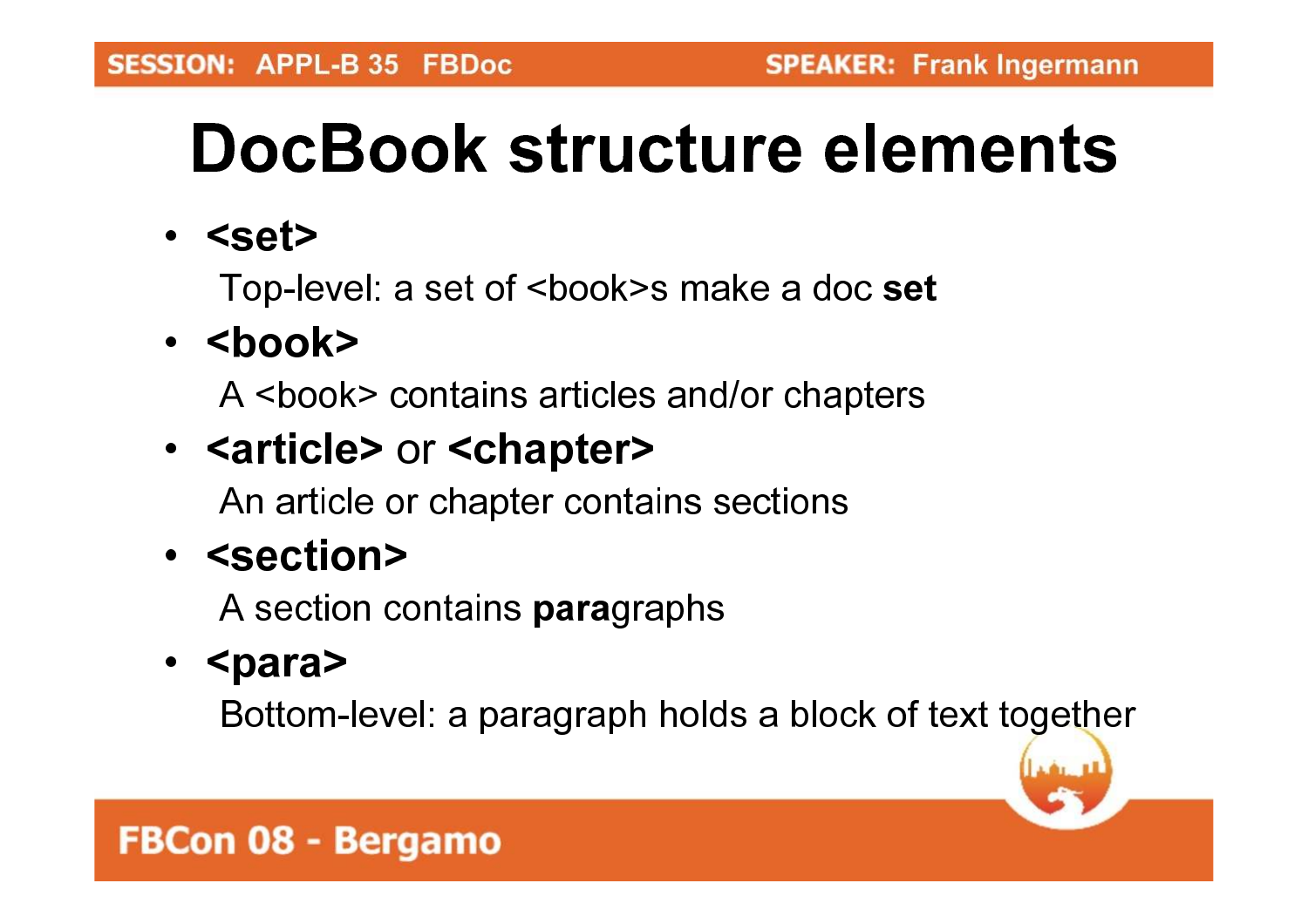# **DocBook formatting elements**

Some examples:

- $\langle$  programlisting> for SQL statements, command line, ISQL etc.
- $\langle$  example> for guess what  $\odot$
- $\langle \text{tip}\rangle$  for tips (in blue boxes)
- $\leq$ emphasis> to highlight words or terms

See Paul Vinkenoog's "Firebird Docwriting Guide" for more!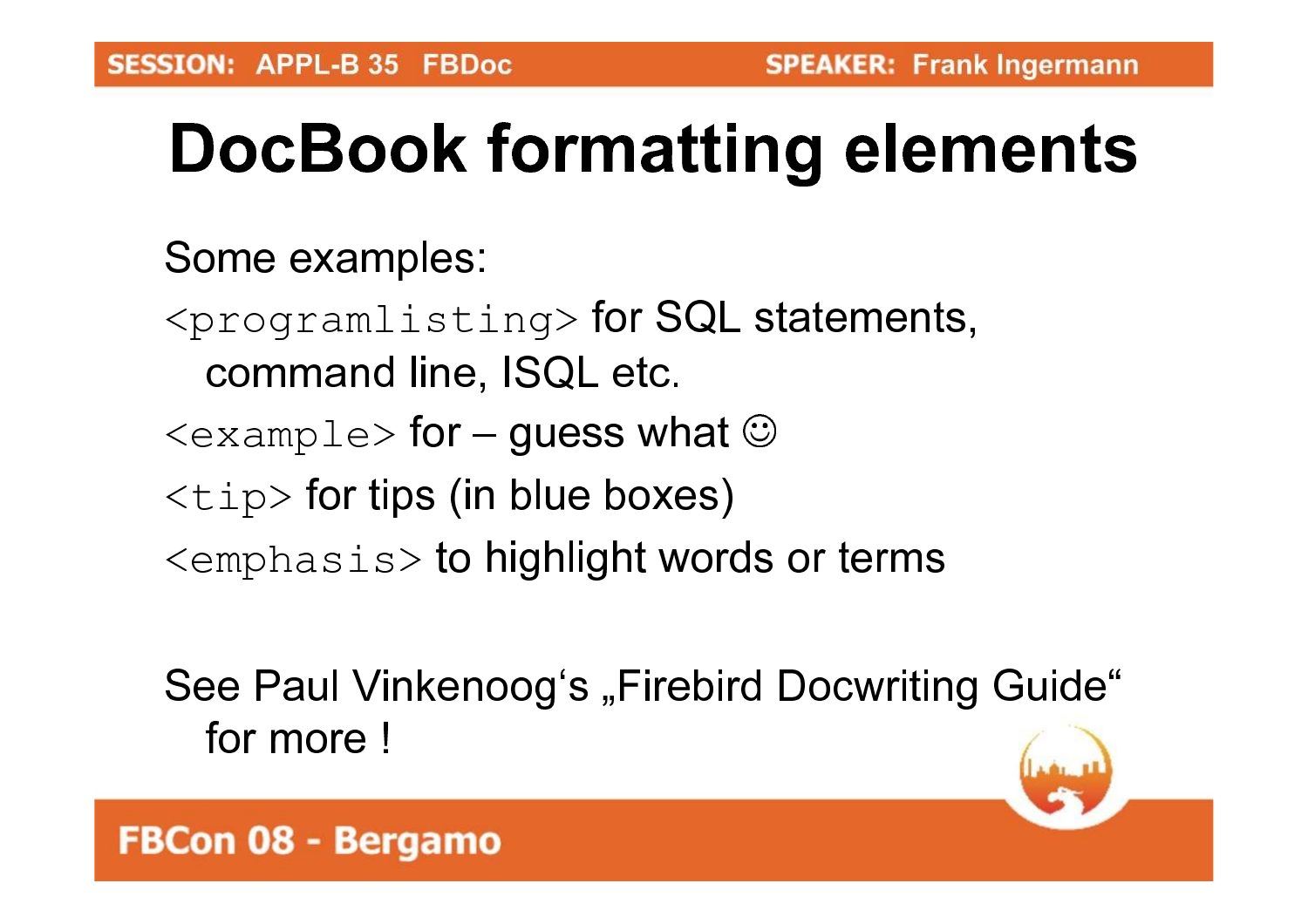## DocBook IDs

- Any structure element can have an ID (an IDentifier is a text label in DocBook!)
- IDs can be used for hyperlinks
- IDs can be used to include XML files into others
- IDs MUST BE UNIQUE throughout all files in one SET (!)

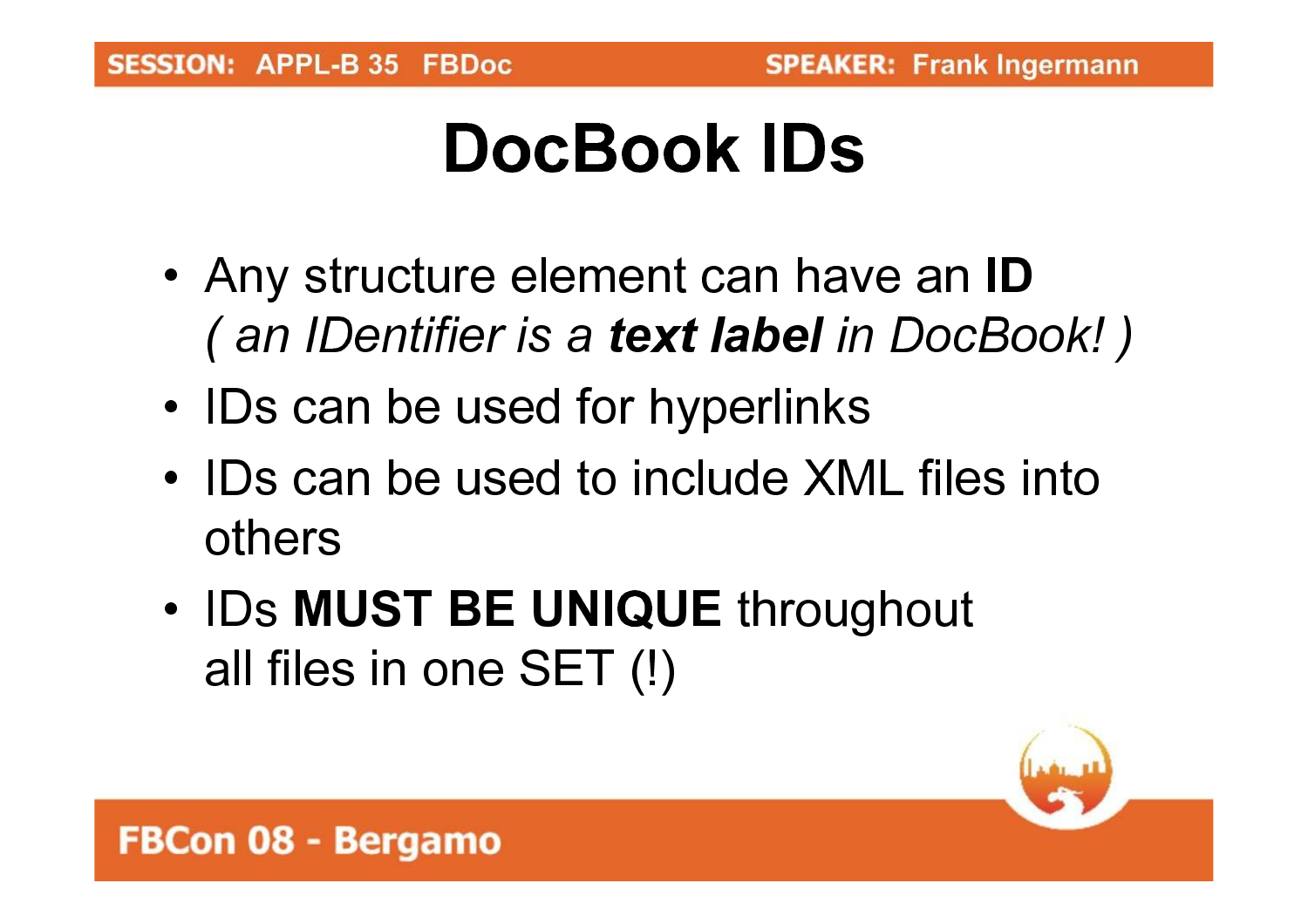### DocBook Set example



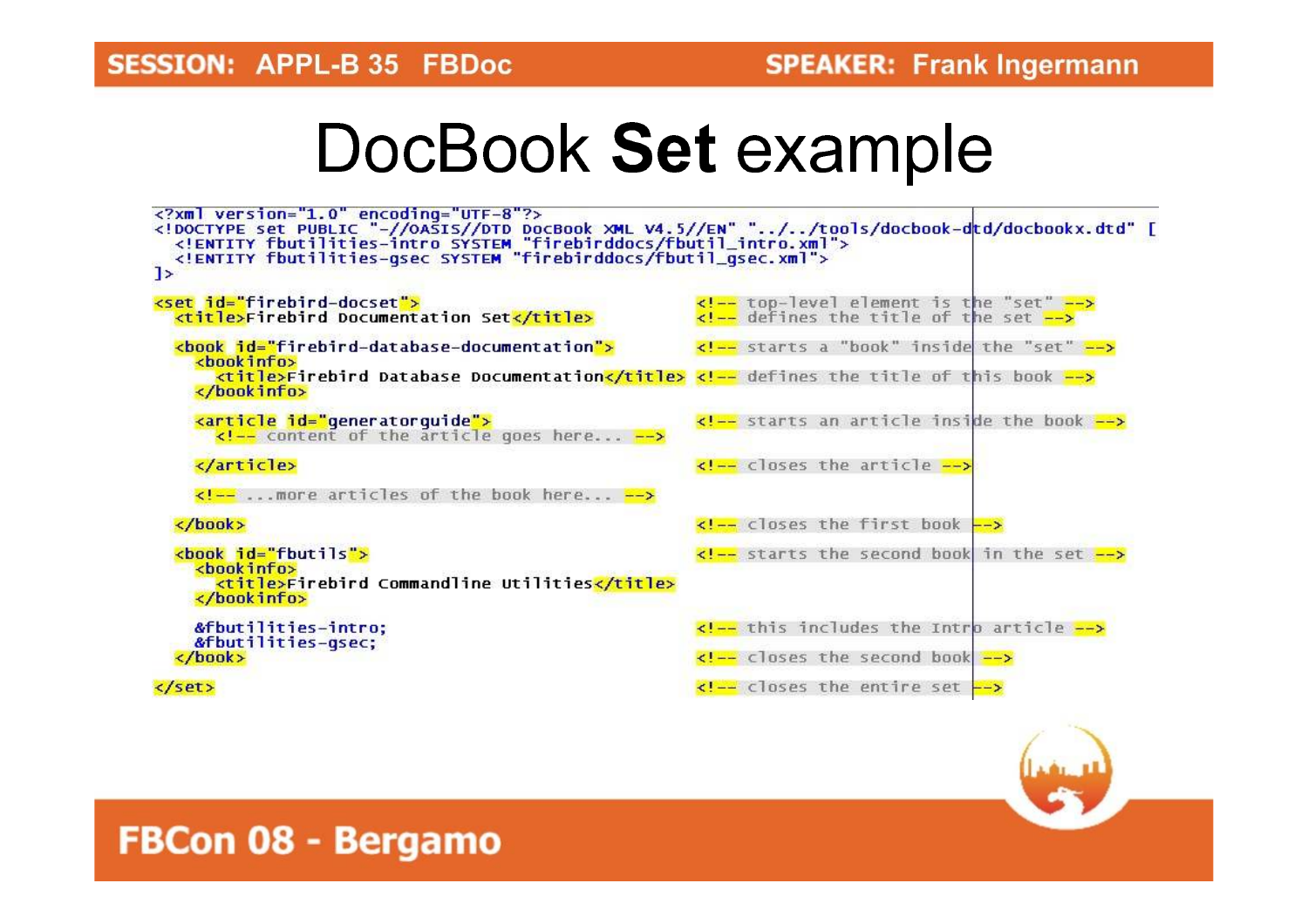## DocBook Article example

• Each <article> should be in a separate file (not necessary, but keeps things more modular!)

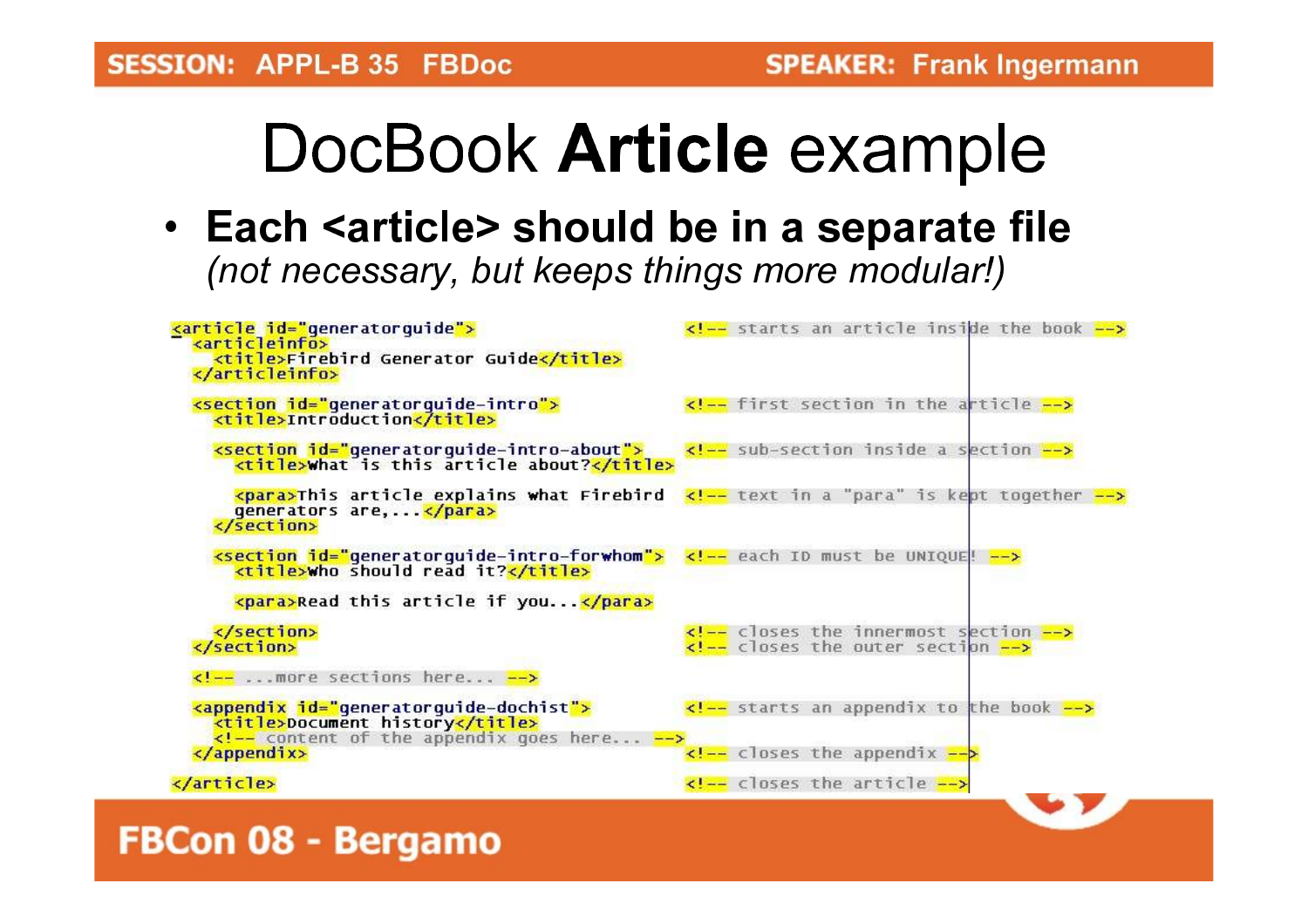# Now let's write some docs!

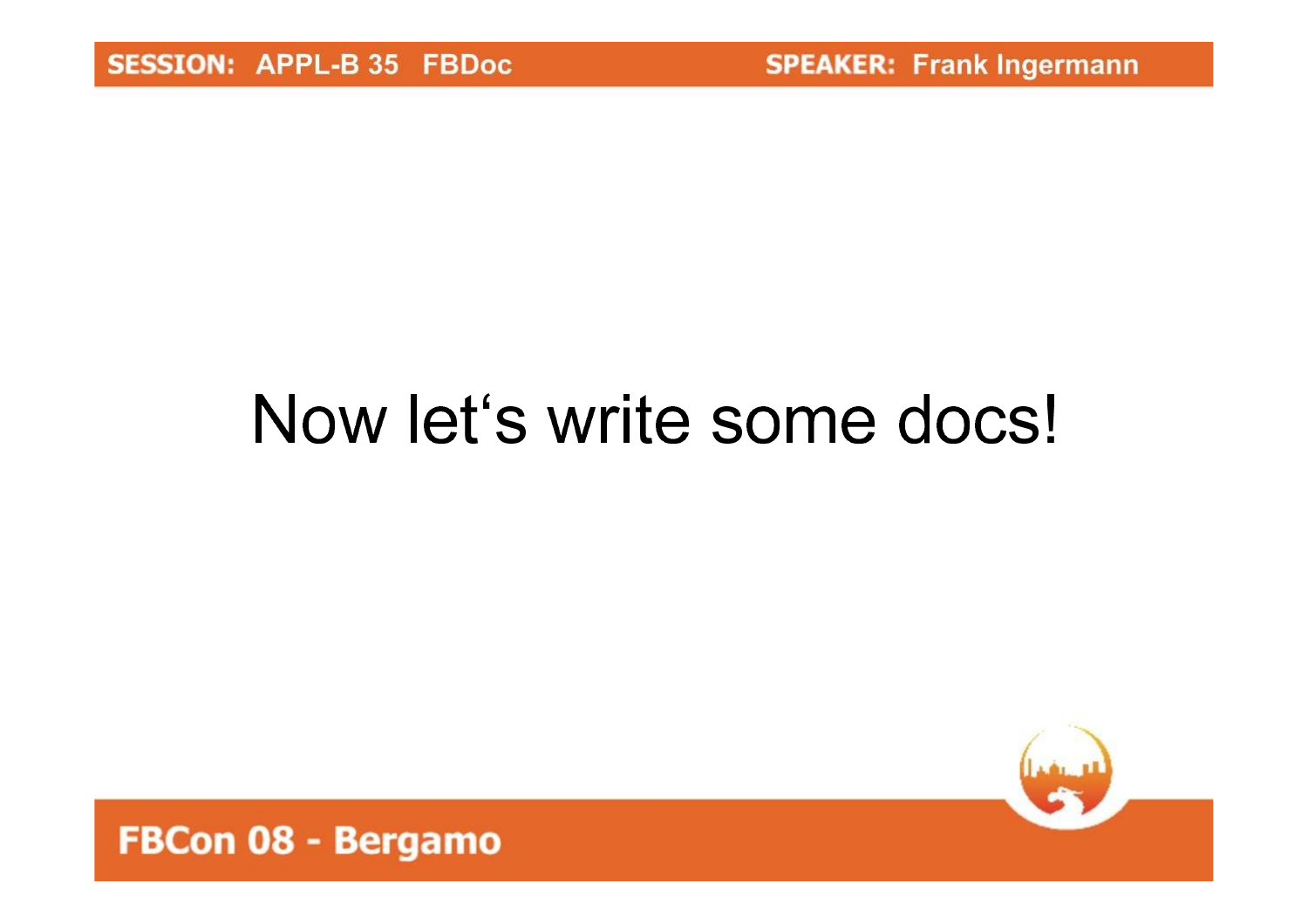**SPEAKER: Frank Ingermann** 

## Your Doc team needs you!

### join us at

### firebird-docs@lists.sourceforge.net